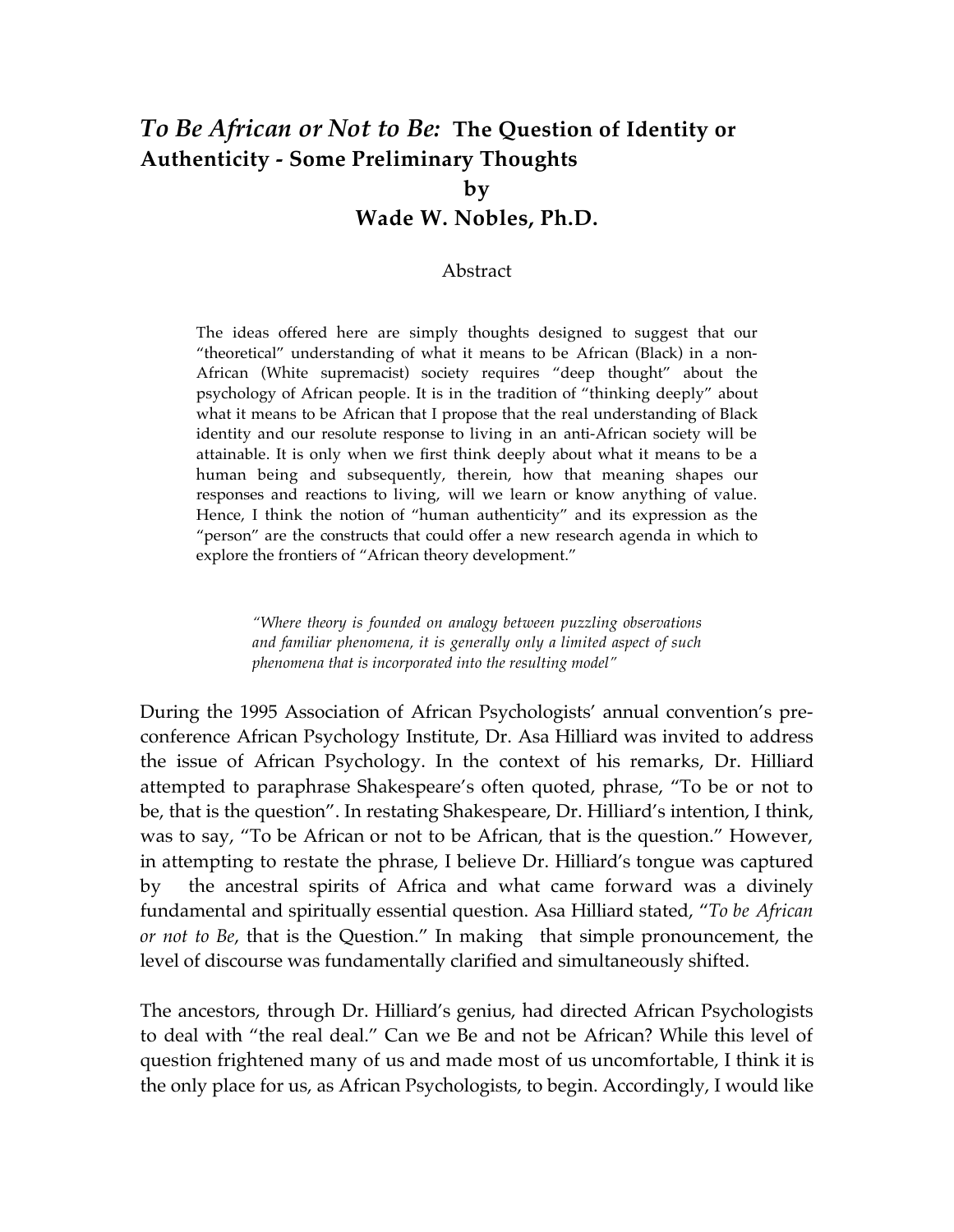to address the question of African American identity development from the framework of what is fundamental to our "Be" ing.

This question *To be African or Not to Be* becomes even more complex when one factors in the context of African people living in a non-African and/or anti-African society. Given such a context, I have suggested that the understanding of what it means to be African must be informed by what I have defined as the Triangular Law of Knowing, Being and Doing for Africans living in an anti-African reality. The three laws are (1) the law of (mis)knowing; (2) the law of (non)being; and (3) the law of (un)doing. These laws note that "if you don't understand White supremacy, then everything else you think you know will simply confuse you" - law of (mis)knowing; "If you don't exist according to your cultural essence (nature/spirit) then everything that you think you are will only be a diminishment" - law of (non)being; and "the experience of one generation becomes the history of the next generation and the history of several generations will become the tradition of the people - law of (un)doing. Several scholars ( Carruthers, 1972; Nobles, 1978; Akbar, 1984; Banks, 1992) have suggested, the psychological understanding of African people, must be informed by the extent to which we understand the impact of white supremacy, the retentions, residuals, and radiance of the African nature/spirit and the reverberating power to reinvent ourselves.

In discussing the falsification of African Consciousness as it relates to Psychiatry and the politics of White Supremacy, Amos N. Wilson also noted specifically note that, "In the context of a racist social system, psychological diagnosis, labeling and treatment of the behavior of politically oppressed persons are political acts performed to attain political ends. For oppression begins as a psychological fact and is in good part a psychological state. If oppression is to operate with maximum efficiency, it must become and remain a psychological condition achieving self-perpetuating motion by its own internal dynamics and by its own inertial momentum" Wilson, 1993: 3)". The Eurocentric mental health establishment, he rightly suggests, is a participant and beneficiary of the white domination of African peoples. Psychology and the mental health industry is a very important cog in the self-perpetuating machine of African dehumanization, mental disfunctioning, and dehumanization.

The discipline of Western Psychology's reason for being is, to a great extent, to nurture and sanction the imperialist and racist political regime which fathered it. In this regard, Wilson concludes that the explanatory systems and treatment approaches of Western Psychology ultimately must be exposed as "political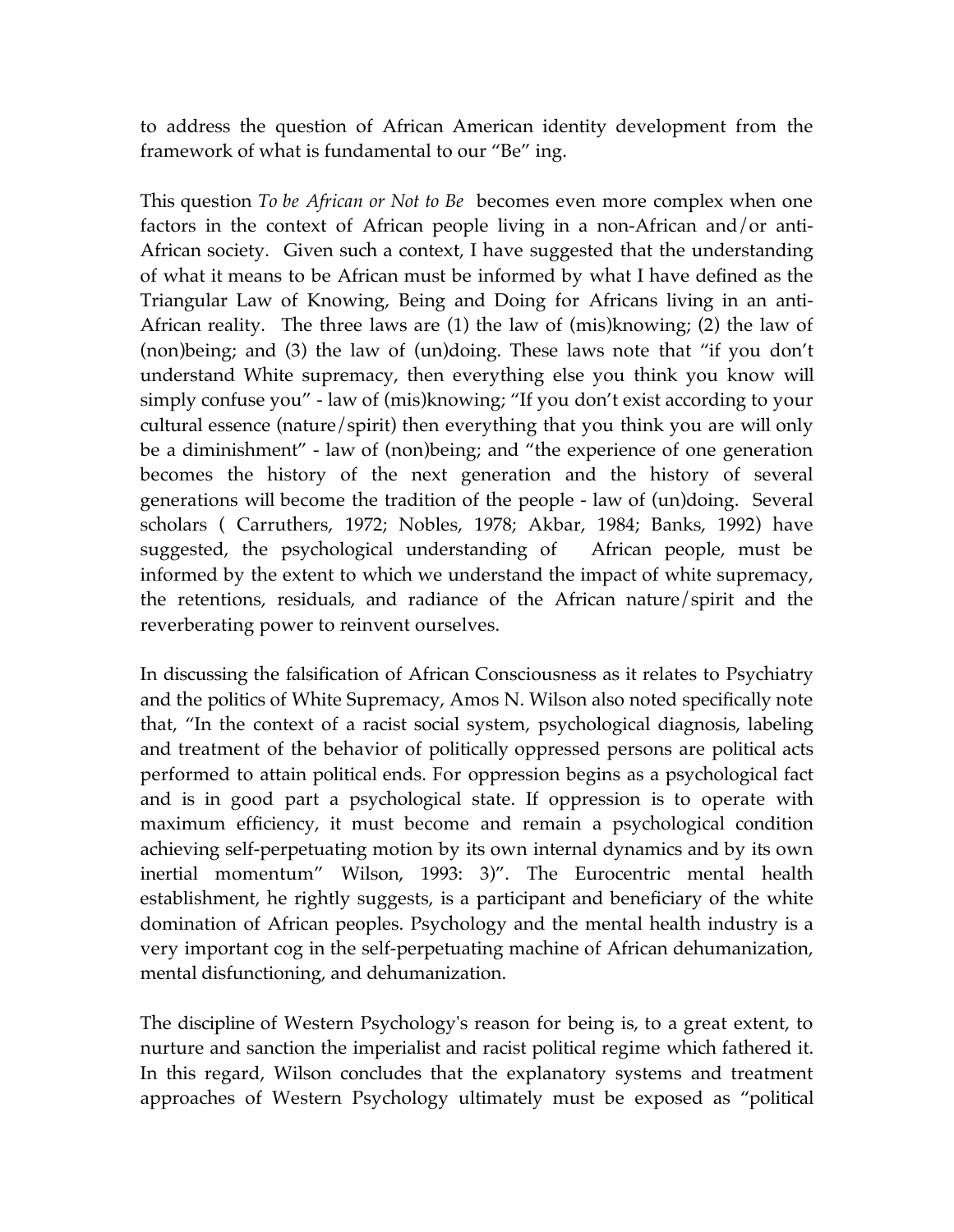ideology and oppressive political governance parading as empirically validated principles of psychological and medical science, and 'objective' psychotherapeutic and psychiatric practices" (Wilson, 1993: 3). This is equally true with the act of theory development.

African peoples' psychology is fundamentally derived from the nature of the African spirit and determined by the African spirit's manifestation as a unique historical and cultural experience. This natural and instinctual psycho-behavioral imperative is coupled with a revolutionary drive to achieve physical, mental and spiritual liberation. Given this unique condition, Eurocentric Psychology and the mental health industrial establishment created by it as well as the African Psychologist who knowingly or unknowingly participates in it cannot provide adequate explanations, rationales, theories and therapeutic practices.

The position taken in this discussion is that what is needed is a theoretical and therapeutic practice that is centered in our own African essence and integrity. This position is in fact consistent with our raison d'être. The Association of African Psychologists was formed in part to utilize our skills to benefit the African community. Specifically the raison d'être of the Association was to address the significant social problems affecting the African community and to positively impact upon the mental health of the national African community through planning, programs, services, training and advocacy. It was clear then as it is now that the African community's mental health depended upon our ability to (1) resist and/or inoculate ourselves from the degradation and dehumanization resulting from the effects of White supremacy and (2) to advance and/or increase our human essence and vitalism resulting from the maintenance of our cultural integrity. What emerged from these two psychological imperatives is the ultimate recognition that if our practice, including theorizing, does not respect and reflect the African essence and integrity and if we do not exist and function personally and collectively according to our own African essence (nature), then everything we do or provide (teaching, service, treatment and theorizing) will only dis-serve and de-humanize ourselves and our people.

### *Ofo Ase :* **Toward a Different Discourse**

*"The quest for explanatory 'theory' is basically the quest for unity underlying apparent diversity; for implicity underlying apparent complexity; for order underlying apparent disorder and for regularity*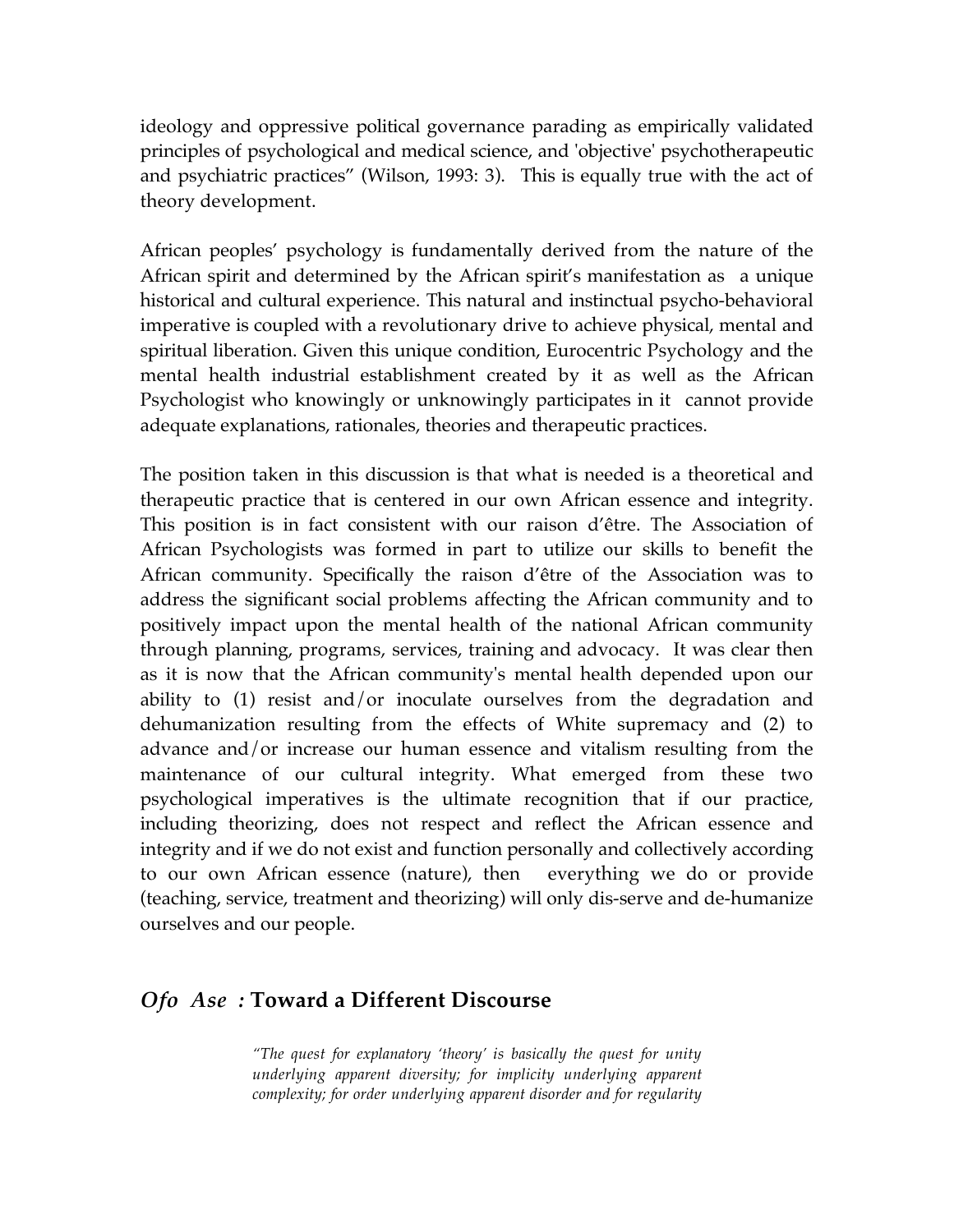#### *underlying apparent anomaly"*

If we, as African Psychologists, are to be obedient to the imperative of respecting and reflecting the human essence of our people, then our work must be guided by a discourse that is radically different from those whose intent is to verify the invalidation of our humanity (Ani, 1994). Discourse is simply a formal, honest, and intelligent discussion relative to an idea or subject. The discourse is "formal" because it is systematic and rule governed via its alignment with a particular episteme and paradigm. It is "honest" in that it is an accurate representation of the "truth" as defined and experienced by the people who are "subject" and have "agency" with the lived experience of that truth. Finally, discourse is intelligent when there is a discernible connection between thoughts, ideas and domains of functioning (i.e., it is rational).

The criteria for discourse is further clarified when it is placed in the context of the idea of "intimacy." To be "intimate" is to have "a close relationship (experience) with, detailed knowledge and deep understanding of the innermost and essential nature of a thing or another being." In terms of human beings, I would further suggest that there are at least three important realms of intimacy. First there is sexual intimacy, which at its most fundamental basis is procreation wherein humans "re-invent" themselves. One could suggest that the coming together of the egg and sperm in fertilization can only occur when they have a detailed knowledge and deep understanding of each other's innermost and essential nature. Secondly, there is eating, which at its most primitive utility is nurturance whereby humans "sustain" and "replenish" themselves. The processes of ingestion, digestion and transformation equally require knowledge and understanding. Finally, there is talking, which at its best expression, is "discourse" wherein humans define, perfect, educate, explain and give meaning to themselves. Not only is discourse important as a human intimacy, it is important as Karenga notes (1996) because through discourse humans are able to attain authenticity, obtain historical place, and establish engagement as human subject and agent.

What should be called for in this book, is a formal, honest and intelligent discussion (discourse) of "African American Identity Development". Parenthetically, it should be noted that the historical shift in conceptual classification from the so-called "Negro self-concept" ( i.e., Kardiner and Ovessey, 1951; Clark and Clark, 1952; Caplan, 1970; Cross, 1971) to "Black Identity" ((i.e., Thomas, 1971; Banks & Grambs, 1972; Jackson, 1975; Cross, 1978; Semaj, 1981; Parham, 1989; Helms, 1990) to "African American Identity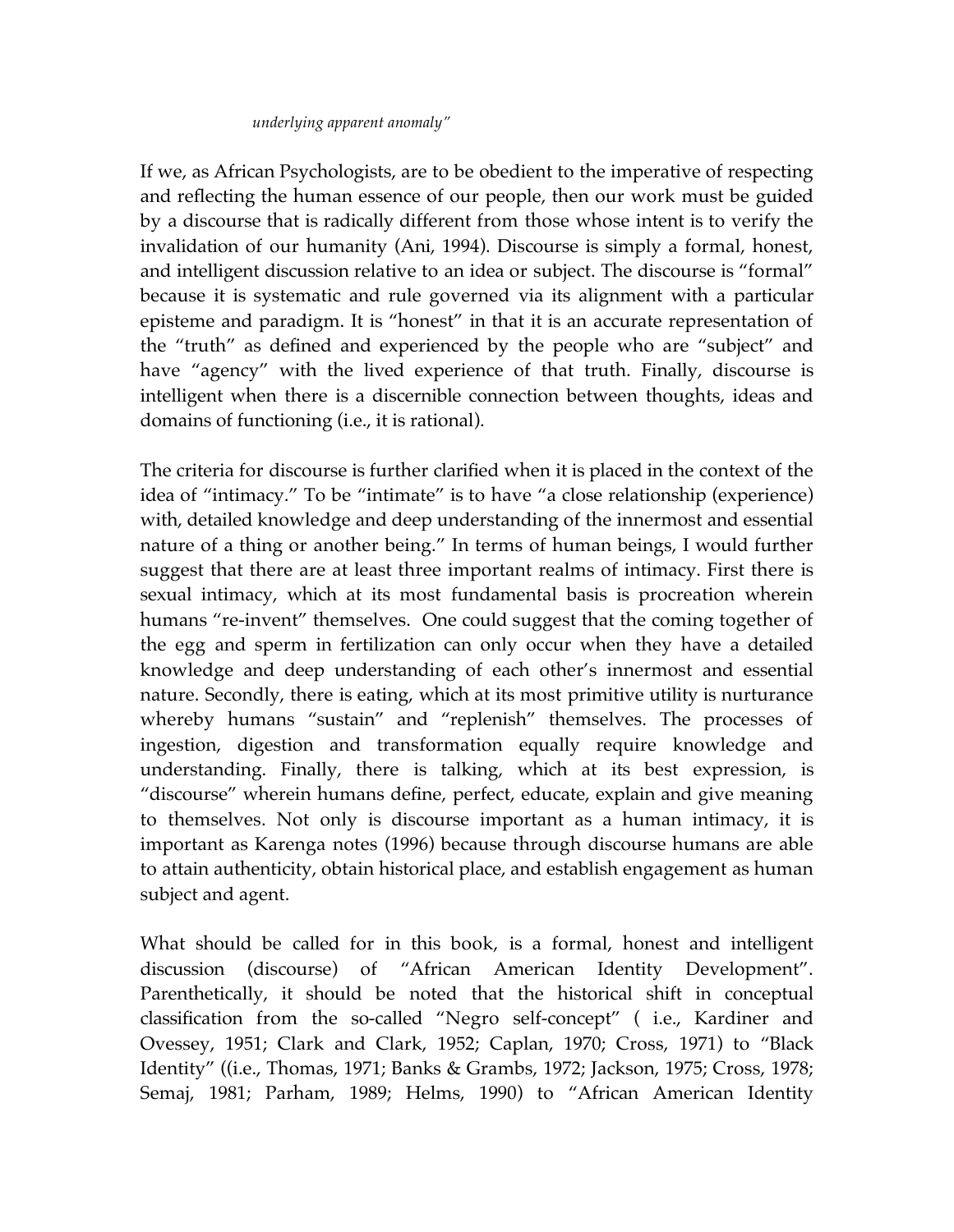Development" should mean either the identification of new phenomena or the refinement of old theory. It is not clear which of these guide the contemporary discussion. Moreso, in terms of this discussion, when the subject of African American identity is submitted to the requirements of (1) epistemic and paradigmatic alignment (the condition of formal); (2) accuracy in its representation of our truth as human subject and agent (the condition of honesty); and (3) illustrating a discernible connection between thoughts, ideas and functioning (the condition of intelligence), then the demands of discourse (to define, perfect, explain and understand) require that we rethink the actual utility of the concept of identity.

While the constraints of this chapter limit a full explanation of this conclusion, I can briefly note that this position is driven, in part, by Dr. Hilliard's axiom, "To be African or not to Be" and the need to utilize an African epistemology and paradigm for understanding things African. A paradigm, in this regard, is simply the formalized framework which guides the assessment and evaluation of reality. As is well known, the paradigm is, in effect, the perceptual, cognitive and affective achievement representing the organizational plan for thinking, feeling, understanding and doing. A people's cultural essence (i.e., ontological, cosmological and axiological positions), worldview (i.e., most comprehensive ideas about order), normative assumptions (i.e., a priori truths) and philosophical perspectives (i.e., frame of reference) combine to form and inform the centrality or core of their paradigm. The episteme concerns itself with what is real (knowledge) and the study and understanding of how one knows. As such, epistemology concerns the study of (1) what is the nature of reality; (2) how truth is defined, (3) what is the relationship between the knower (intent), knowing (process) and the known (will), (4) what can be known, and (5) what should/could be done in response to the known.

There are several features or assumptions which distinguish an "African paradigm". An African paradigm assumes that (1) the universe is cosmos; (2) the ultimate nature of reality is spiritual; (3) human beings are organically related to everything in the universe; (4) knowledge comes from participation with and experience in the universe (reality); (5) human relatedness is the praxis of our humanity, and, (6) that the mode of our epistemological method is that of Participation (equilibrium- balance between knowing, knower and known), Relatedness (harmony) and Unicity (balance between rationality & intuition; analyses & synthesis; known & unknown and the visible & invisible).

In earlier works (Nobles, 1986a, 1986b) I attempted to understand the scientific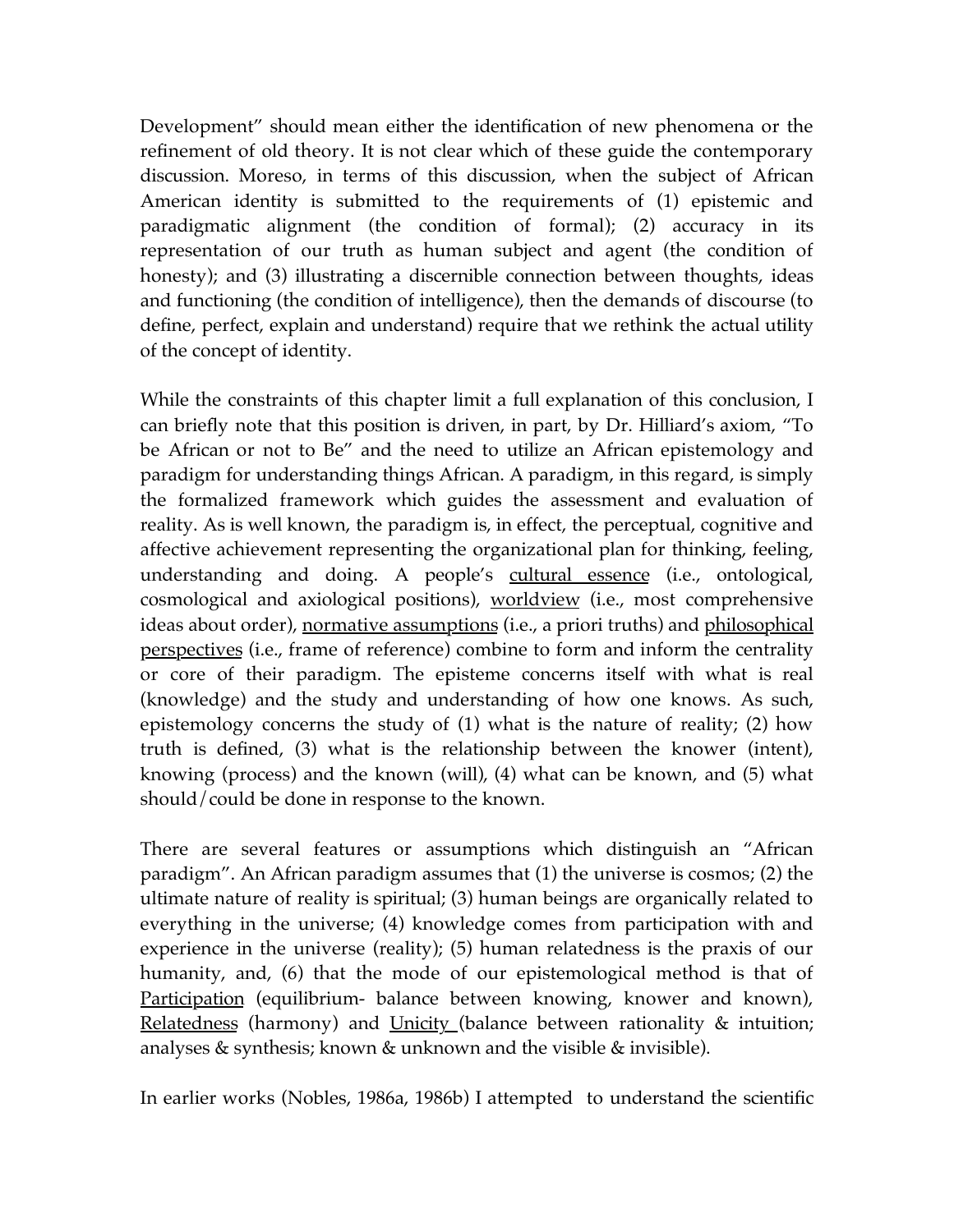treatment of Black Identity and more recently (Nobles, 1989 ) made an attempt to briefly critique one of the dominant theories of Black Identity development. However, given the requisites of an African paradigm and episteme, I am now convinced that the utility of the construct itself should be reviewed. While I will not at this time attempt to dismiss the whole notion of Black Identity, I will note that the construct of identity seems wanting when placed against the requirements of discourse and the demand for accuracy in assessing and evaluating "African" reality.

Therefore, in order to be rigorous and have scientific utility, the construct should be consistent with the abovementioned assumptions. For instance, the construct must appreciate the idea that the ultimate nature of reality is spirit. Similarly, it should illustrate the significance of participation, relatedness and unicity for the human condition and reveal the ultimate organic connection.

Ultimately the problem with Black Identity theory is that it represents only a limited (albeit damaged) aspect of what it means "to be African (or not to Be)". Black Identity theory is, for the most part, founded upon an unwarranted acceptance of the Western (a.k.a. White supremacy) notions of human functioning with African people living in an anti-African reality. And like Horton's precepts on theory suggest, these "puzzling observations" about African American identity range from the reactions to de-Africanization and the hegemonic domination of white esthetics/existence, to creative responses to re-Africanizing and reinventing African American culture and traditions.

In order to engage a different discourse, one has to begin with a different question. The statement, To Be African or Not To Be, that is the Question, requires the thinker to examine the notion of human essence (the invisible) and expression (the visible). Hence, I propose that our concern should be with the notion of "authenticity" rather than the idea of identity

## *Atunwa:* **Human Authenticity or Black Identity**

While awesome, to address the question of human authenticity or human essence it is, indeed, timely, given the contemporary thrust of African reawakening occurring in the USA. This thrust is best represented by what in some areas is called the African centered movement. African centeredness in this context is not simply a call for Afrocentric curriculum in schools nor the inclusion of African contributions to world history and civilization. African centeredness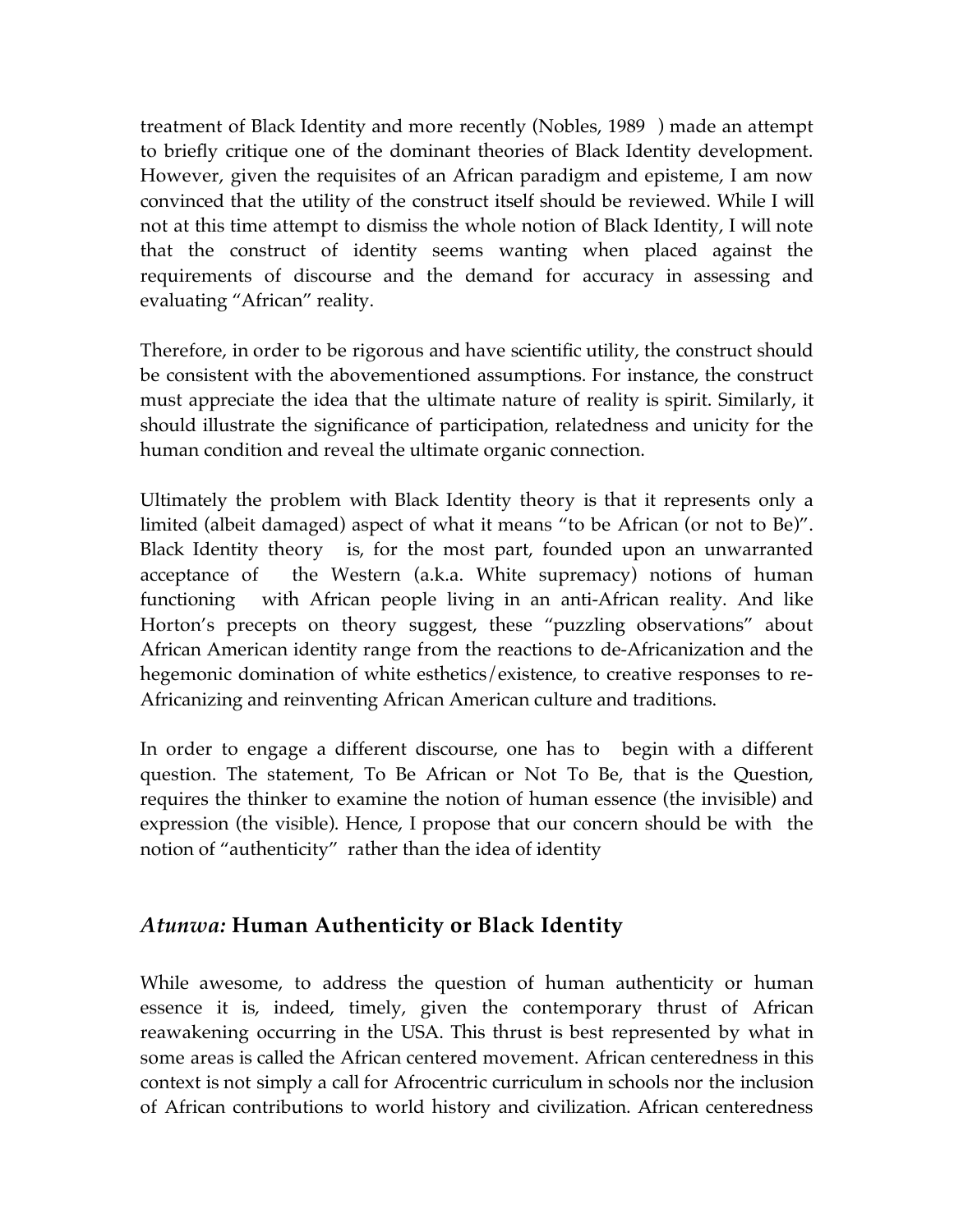represents a concept which categorizes a *"quality of thought and practice"* which is rooted in the cultural image and interest of people of African ancestry and which represents and reflects the life experiences, history and traditions of people of African ancestry as the center of analyses. It, in effect, represents the intellectual and philosophical foundations upon which people of African ancestry should create their own scientific and moral criteria for authenticating the reality of African human processes. It represents the core and fundamental quality of the *"Belonging", "Being" and "Becoming"* of people of African ancestry. In essence, African centeredness represents the fact, that as human beings, people of African ancestry have the right and responsibility to "center" themselves in their own subjective possibilities and potentialities and through the recentering process reproduce and refine the best of the human essence.

This notion essentially relocates the debate. In calling for the recognition of a different quality of thought and practice and in acknowledging the responsibility for creating one's own criteria for authenticating the reality of African human processes, the African centered notion represents a radical epistemological shift and paradigmatic change wherein new questions may be raised. The real meaning and significance of African centeredness is that its logical extension directs the thinker to explore the deeper meaning of human essence and the quest for human authenticity.

The boundaries for this exploration have indeed no limitations. In fact, I would make the argument, in this regard, that African American Identity should be informed by an appreciation of our truly "pan African" definition." I would further argue that a full understanding of African American identity will only be attainable when the deeper meaning of our pan African definition or constitution is fully comprehended. In order to encourage such a conceptualization, I have suggested that African (Black people) in the United States should culturally view themselves as another (no less African than the Africans left behind in Africa and made victims of European colonialism and Christian and Islamic religious conversion) African group. I have recommended, in this regard, that as Blacks in the United States of  $\Delta$ merica, we call ourselves the "BUSA People". It is, in fact, the case that the "BUSA people" have ancestral rights and spiritual connections to African peoples living in the Senegambia (Bantu, Wolof, Mandingo, Malinka, Bambara, Fulani, Papel, Limba, Bola, Balante, etc.); The Sierra Leone Coast ( Temne, Mende, etc.); The Liberian Coast (Vai, De, Gola, Kisa, Bassa, Crabo, etc.,); The Gold Coast (Yoruba, Nupe, Benin, Fon, Ewe, Ga, Pop, Edo-Bini, Asante-Fante, etc.); The Niger-Delta (Efik-Ibibio, Ijan, Ibani, Igbos, etc.) and Central Africa (Bakongo, Malimbo, Bambo, Ndungo, Balimbe, Badongo, Luba,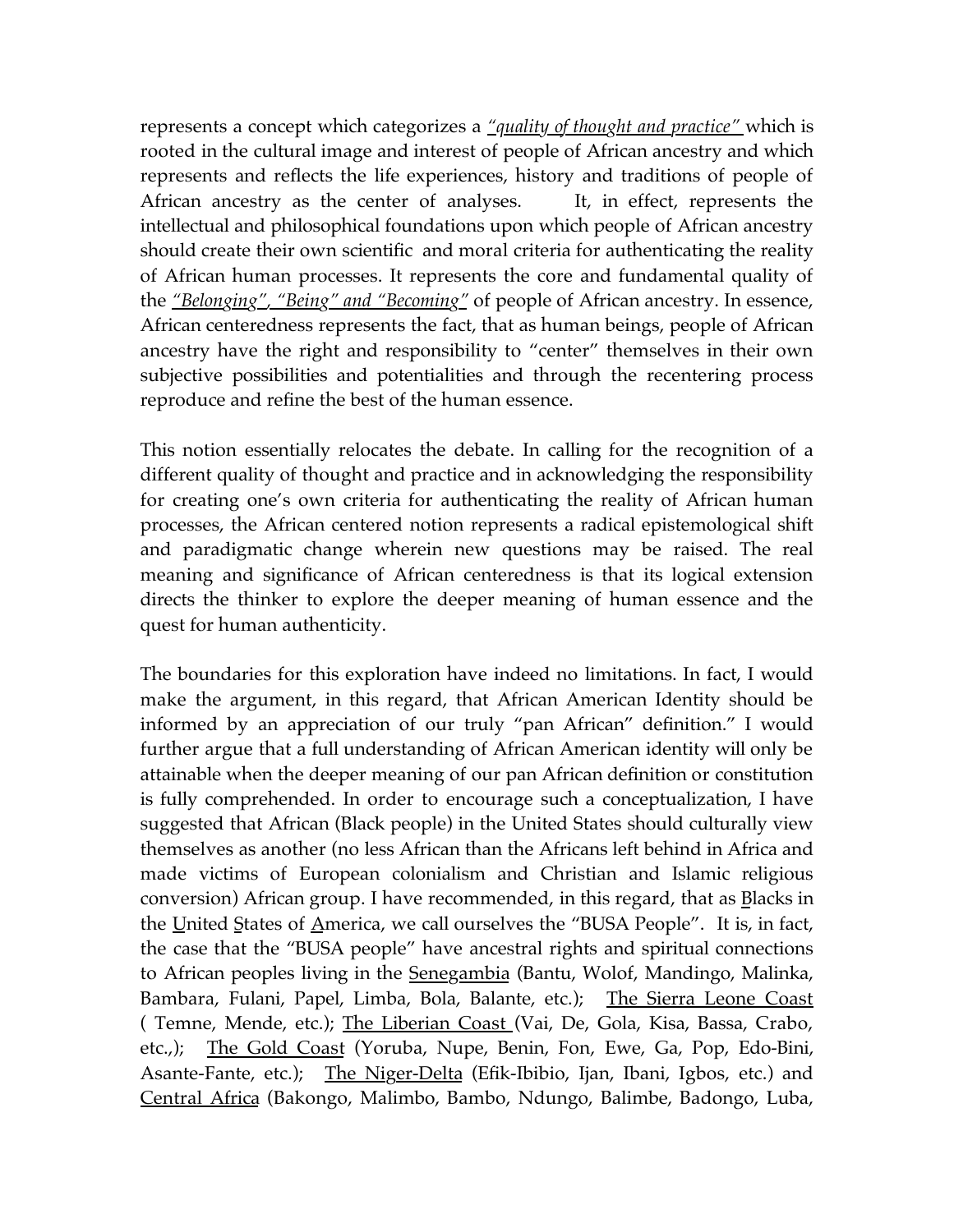Loango, Ovimbundu, etc.) and, of course, the ancient Nile valley. The question of identity must, therefore, explore the psychological residuals, retentions, and resonances of our pan African legacy across time, space and place.

Our ancestral rights and spiritual connections were not severed or destroyed by the circumstance of enslavement just, as the ancestral rights and spiritual connections of our brothers and sisters in Africa were not destroyed or severed by colonialism. We are all African people. Those of us living in the United States remain an African people and should, therefore, be rightfully referred to as the BUSA Tribe or Busa People (Blacks in the United States of America).

Hence, it is correct, I believe, to seek an appreciation of the implications ancient African thought and conceptualizations have for contemporary African conduct. Can the African discourse be informed by knowing that the scene of the *"Psychostasia* (Myer, 1900) *"* from the ancient African Hu-Nefer Papyrus depicts the Ka (human spirit) reciting from the PER-EM-HRU (Massey, 1970) (The Book of Coming Forth from Darkness to Light, misnamed the Book of the Dead) and that the Psychostasia symbolically represented the first conceptualization of human Psychology (circa 1370-1333 BCE) as the *"Illumination"* and *"Judgment"* of the Human Spirit? Through its symbolism, the *"Psychostasia"* perceived the central and mutual interdependent roles of intellect, emotion, spirit, conduct and judgment in the process of human functioning.

In our contemporary theorizing and discourse, what is the role of illumination and judgment? Should the illumination and judgment be criteria for guaranteeing epistemic and paradigmatic alignment? Does the absence of them call into question the accuracy of the construct's or theory's ability to represent our truth as human subject and agent. Finally, will the inclusion of illumination and judgment reveal the discernible connection between thoughts, ideas, and functioning?

In classical African (Kemetic) philosophy, the significance of the Human Being is found in the fact of "Being, Becoming and Belonging". The human being as well as human reality were all governed by divine law and the basic divine law was simply "To Be" and in being, one was the "creative cause" which made humans divine. This divine law was, in turn, translated into an enduring moral mandate which stated that "To Be" was permanently guaranteed by the human instinct "To Become". The moral mandate of African Humanity was, thusly, "to become and in becoming", humans revealed their "belongingness" to God(liness) ( i.e., capacity to be the creative cause).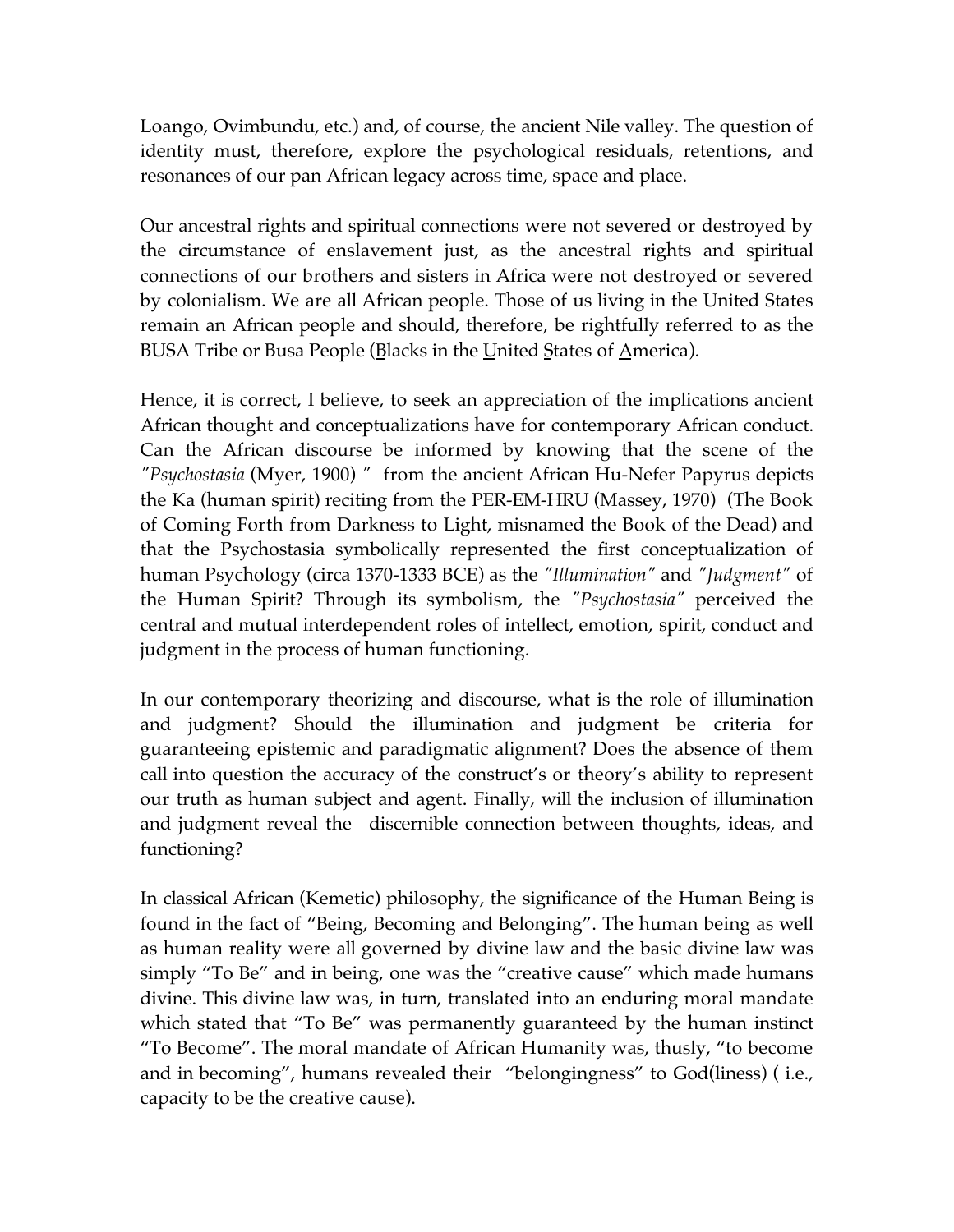During ancient times, the process of being and becoming was accomplished through what was later called "an alchemical process of transformation to perfectibility" (cf. Dawkins, 1988). In classic form, all African life is characterized as "Being, Becoming and Belonging". In Being, life is characterized by three basic attributes: Desire, Thought and Action. These attributes are, in themselves, also subject to transformation and thereby "perfectible". Hence, Desire when "perfected" (transformed) becomes pure love. Thought when "perfected" (transformed) becomes clear understanding and Action when "perfected" (transformed) becomes acts of sacrifice or service to benefit the whole (all). In becoming, one's basic beingness was transformed to a more perfect being. Hence, through the experience of right living one is transformed from being a lesser material (animal) being into a greater spiritual (Godlike) being.

How should the discourse (to define, perfect, explain, and understand) on human attributes; i.e., identity, personality, esteem, etc., relate to the notion of "perfectibility"?

Hence, any theoretical model of African functioning should, at a minimum, (1) illustrate and explain how African Peoples (especially in the USA) reproduce themselves as "human beings" in a non-African and even anti-African reality, (2) show how the sense of human authenticity is related to the satisfaction of "Needs" and the realization of "Power;" (3) explain and provide an understanding of the grounding for being self-conscious of one's real "essence" in an alienating reality; and (4) illustrate and explain the relevance of African conceptualizations of human beingness for human growth and development.

Accordingly, I would like to end my preliminary thoughts on the idea *of "To Be African or not to Be - the Question of Identity or Authenticity"* with a brief discussion focused on (1) re-visiting the African meaning of human beingness and (2) reexamining the African meaning of the person.

# *Ori Ire:* **The Quest for Authenticity**

The question of human authenticity takes us directly to Dr. Hilliard's dictate, "To be African or not to Be". The term "authenticity" refers to the condition or quality of being "authentic" or "genuine". To be "authentic" is to possess the condition of actually being what one claims to be. It is to be "real." To be "authentic" is to have an undisputed origin that is directly connected to the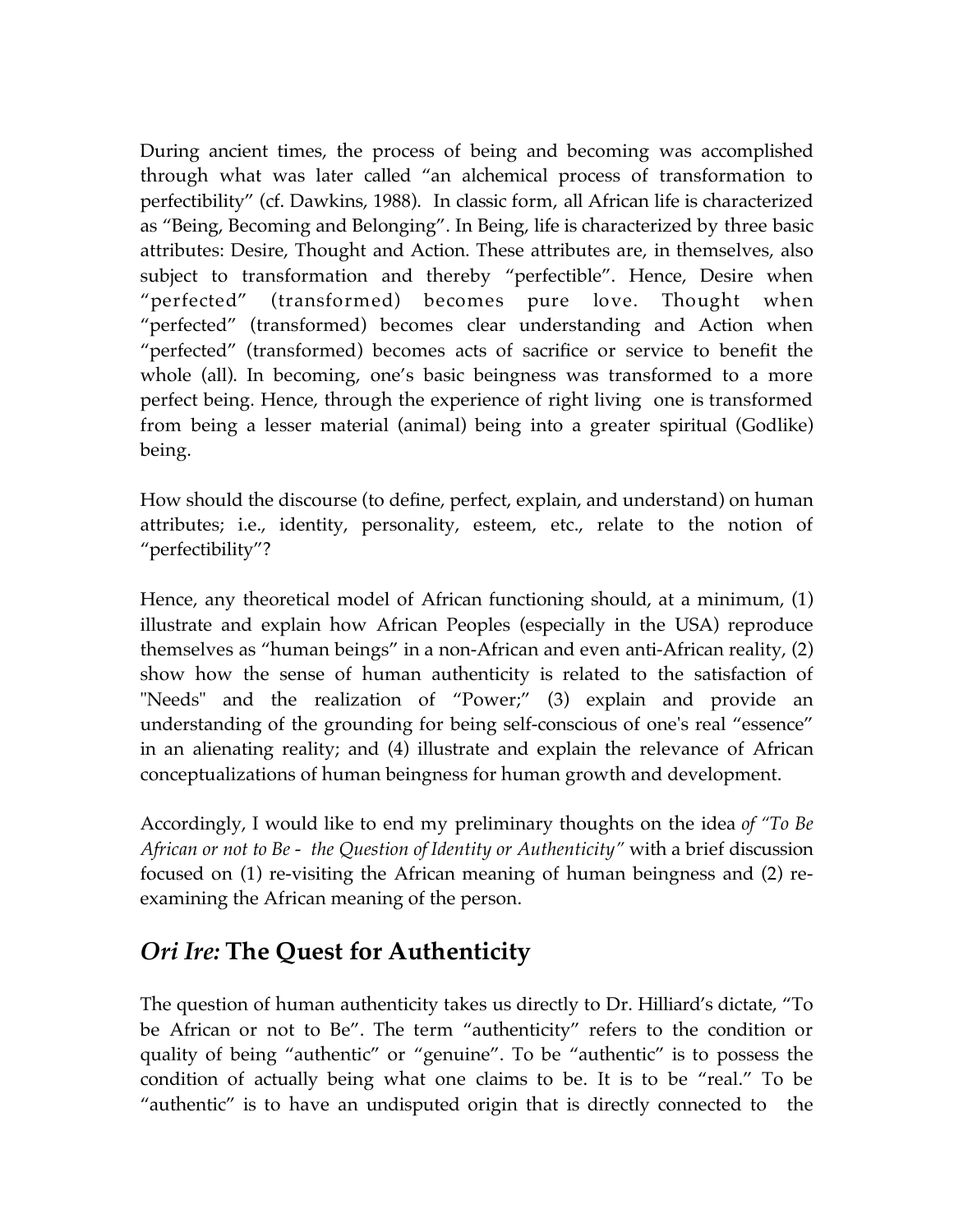producer or creator. It is to be "genuine", which, in turn, means to be original, unmutated or not a copy, variant or distortion. The "gen" in "genuine or generate means to produce, to bring into existence. Hence, the deeper meaning of "human authenticity" is to be indisputably connected to that which brought you into existence. "To be African or not to Be" suggests, thereby, that to be human, African people must realize (have a sense of) their indisputable connection to their African origin and that which brought the African into existence. This is the quest for human authenticity. In this regard, the search for human meaning is, in fact, the search for the "authentic core" which gives one a sense of essence and drives the proper response to the demands of experiencing life.

An analysis of classical and traditional African beliefs about the "authentic core," will reveal, I believe, the importance of the construct, "human authenticity". The African "authentic core" is found in the African belief about the meaning of human beingness and the concept of the person.

### **The African Meaning of Human Beingness:**

The birth of a child is perceived by the Bantu-Kongo people as the rising of a "living sun" into the upper world (Fu-Kiau, 1991, 8) To be human is, therefore, to be a "being" who is a "living sun" possessing a "knowing" and

knowable" spirit (energy) through which one has an enduring relationship with the total perceptible and ponderable universe. The person as energy, spirit or power is, therefore, a phenomenon of "perpetual veneration". The person is both the container and instrument of Divine energy and relationships. The human being is a *"power,"* a phenomena of *"perpetual veneration."* Given this sense of human beingness, the observation regarding the spirituality of African people is somewhat of a misnomer. Spirituality pertains to having the quality of being spiritual. African people have more than the quality of being spiritual. In fact, for the African to be human is to be a spirit. Spirit is the energy, force or power that is both the inner essence and the outer envelope of human beingness. "Spiritness," rather than spirituality, pertains to the condition of being a spirit. This "Spiritness" is often misconceived as spiritual or a religious quality. As energy, spirit becomes "Spiritness" and therein serves to ignite and enliven the human state of being. Human beings experience their "Spiritness" simultaneously as a metaphysical state and an ethereal extension or connection into and between the supra world of the Deities, the inter world of other beings and the inner world of the self.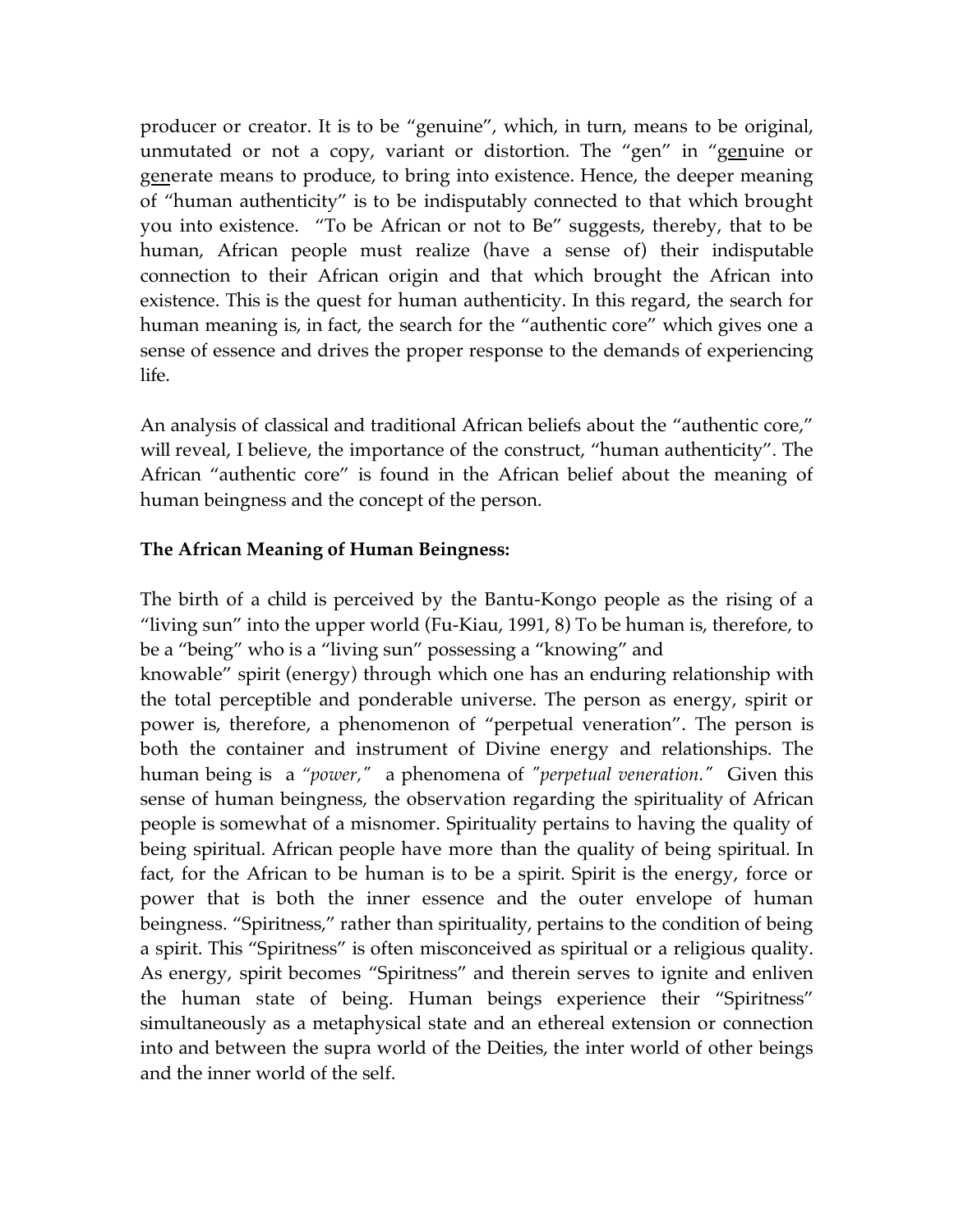At this point, I want to explain my use of traditional African languages to represent the scientific "concepts" that emerge from the recommended African paradigm and episteme. Not only is this consistent with the dictates of the proposed new discourse, it is appropriate as an act of <u>authenticity</u> or <u>authority</u>. The use of African language terminology is critical to the reclaiming of African centered discourse. In this regard, Dr. V. Nobles (1995) points out that "concepts can be misconstrued or not fully understood or developed when they are defined, interpreted or constructed using a language not specific to the particular culture" (3). Concepts reflect and/or represent phenomena within a particular culture. Every language reflects and represents some particular peoples culture. Given African peoples sensitivity to the :"power' of the word, i.e., Nommo, we moreso than most people recognize that words have psychological transformative power in that they are capable of legitimizing the material manifestation of phenomena. Concepts, represented by words, can and do have the ability to reinforce or reject the cultural moorings or foundations of a cultural community. African American theorist, especially should, therefore, be especially sensitive to the words used in constructing their theory.

When one uses a language that is hostile or irrelevant to the cultural system under examination, then the concepts, via the language, will severely limit the understanding of the phenomena within that culture (1995 7). I suspect that when the African theorists utilize non-African concepts (i.e., Latin, Greek, Roman, Anglo-Saxon) to represent the social phenomena of African life, they unknowingly incorporate the psychological energy (via subliminal meanings) associated with these concepts and thereby create "false positives" in the discoveries of African American conduct. The African researcher should, therefore, at every possibility, use African concepts to describe and give meaning to African phenomena.

Accordingly, for the Sonay people of Mali, the word for black is "bibi" (Maiga, 1996 17)." *"Bibi"* is actually a concept used to refer to the essential goodness of things. It is never used to refer to anything negative or inferior. The full significance of this concept is found in the expression, *"wayne bibi"* (black sun). Dr. Hassimi Maiga (1996 18) notes that the Gao people of Mali use the term *"wayne bibi"* to refer to the hottest part of the day when the sun is at its fullest. In effect, *"wayne bibi"* refers to the fullest expression of the sun. It is when the sun is the brightest, the most dazzling and the most radiant. The black sun (wayne bibi) symbolizes "luminosity", the state of being unlimited and the condition that when a thing achieves its total expression. Similarly, the Sonay people use the term, "Ay moo hari bibi" (Give me Black water) to signify water that is from the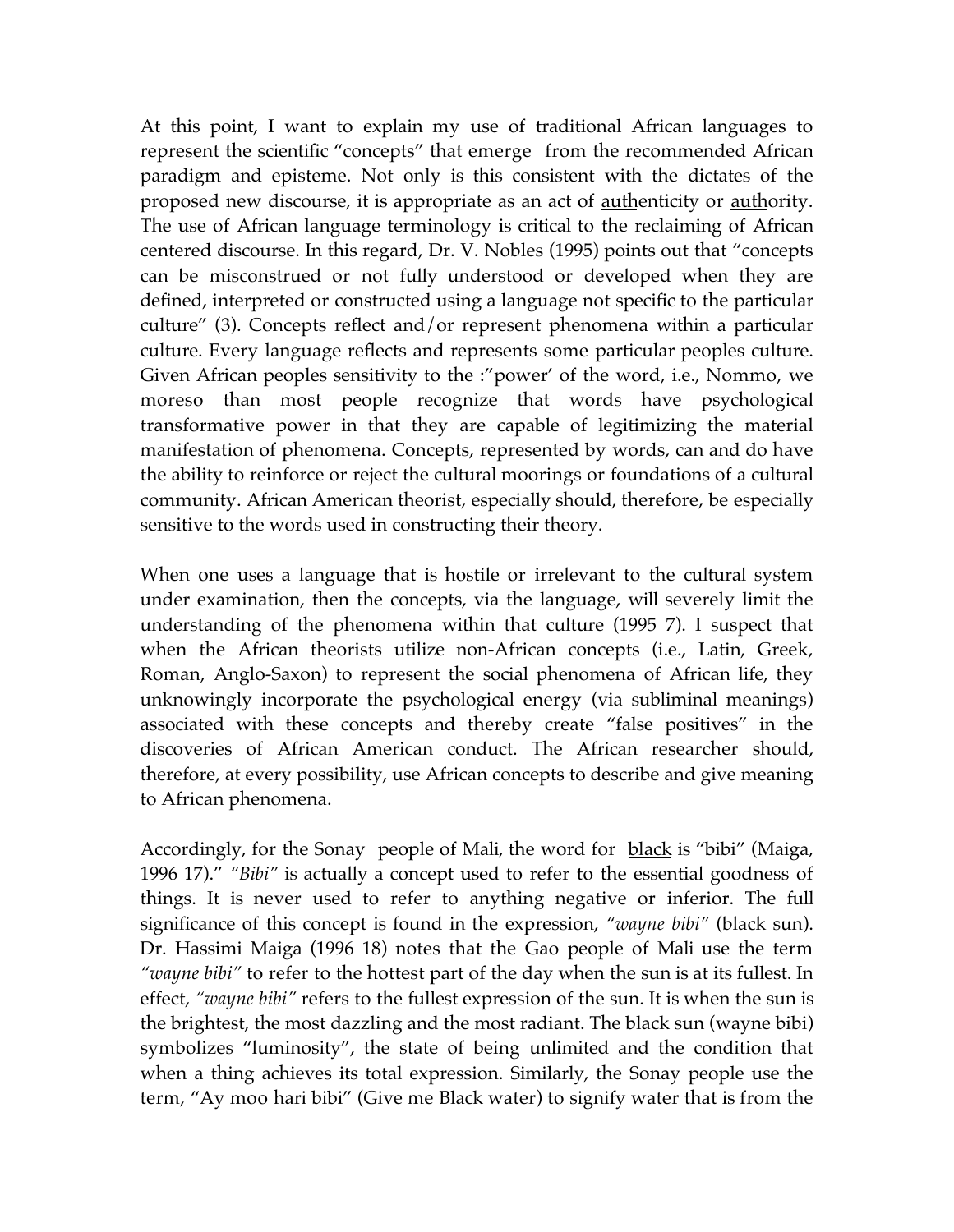deepest part of the river and the most clear and clean (1996 18). Bibi in this context represents the depth or essence, clarity and purity of a thing. Hence, the term, *"bibi,"* especially *"wayne bibi"* connotes a state wherein a thing is pure, clean, clear, limitless luminous, radiant and exuding its totality or fullest expression.

Accordingly, I am suggesting that the Sonay term *"wayne bibi"* be used to represent the notion of "Spiritness" in human beings. In the state of being a spirit, and in recognition of the idea that the birth of a human being symbolizes the rising of a living sun in the upper world, the Spiritness or *"wayne bibi"* (black sun) of our being represents the unlimited radiance, luminosity, and dazzle, and total expression of being human.

I believe that when the person and/or community experience congruity between the "supra," "inter," and "inner" realms of the *"wayne bibi"* (Spiritness), then the sense of human integrity is achieved. This is a critical formulation because, I believe, that for African people, particularly those who were colonized and enslaved, it is only when one has a sense of the "Black Sun," the *"wayne bibi"* that one has the "instinct" to resist dehumanization or oppression as well as the capability to even contemplate human liberation and potential. It is also the awakening of the *"wayne bibi"* that allows us to contemplate and believe in the certainty of victory and human possibility.

 At the metaphysical level, the *"wayne bibi,"* therefore, is the unlimited and total expression of energy and power that represents human possibility, probability and potential. At the physical level, the *"wayne bibi"* is experienced as a drive or human condition. Wayne bibi (black sun) is experienced as an urge and desire for what is excellent, good and right. As the fullest expression of goodness, it eventuates in the ever-expanding love and feeling of "good will" for all life. It is the *"wayne bibi"* that makes for ethical character and proper conduct. Being the "Black Sun", the *"wayne bibi"*. the person has an ever-present urge to kindness, goodwill and fellowship. This is often experienced as the "felt need" to love and be loved for no particular reason at all. The *"wayne bibi"* gives the person the desire for order and the beautiful; i.e., that which is essential, pure, clean, clear, radiant. It is the *"wayne bibi"* that serves as the "impetus" for concern beyond self to other and the emotional *"sense of the Divine agency"* and relationship in human affairs (i.e., the compelling need to understand the nature of the Divine) and thereby life itself and our meaning and purpose in life. The human being as a living sun expresses one's humanity as the magnetic pull away from mere animal/physical existence and toward that which is higher, nobler, better and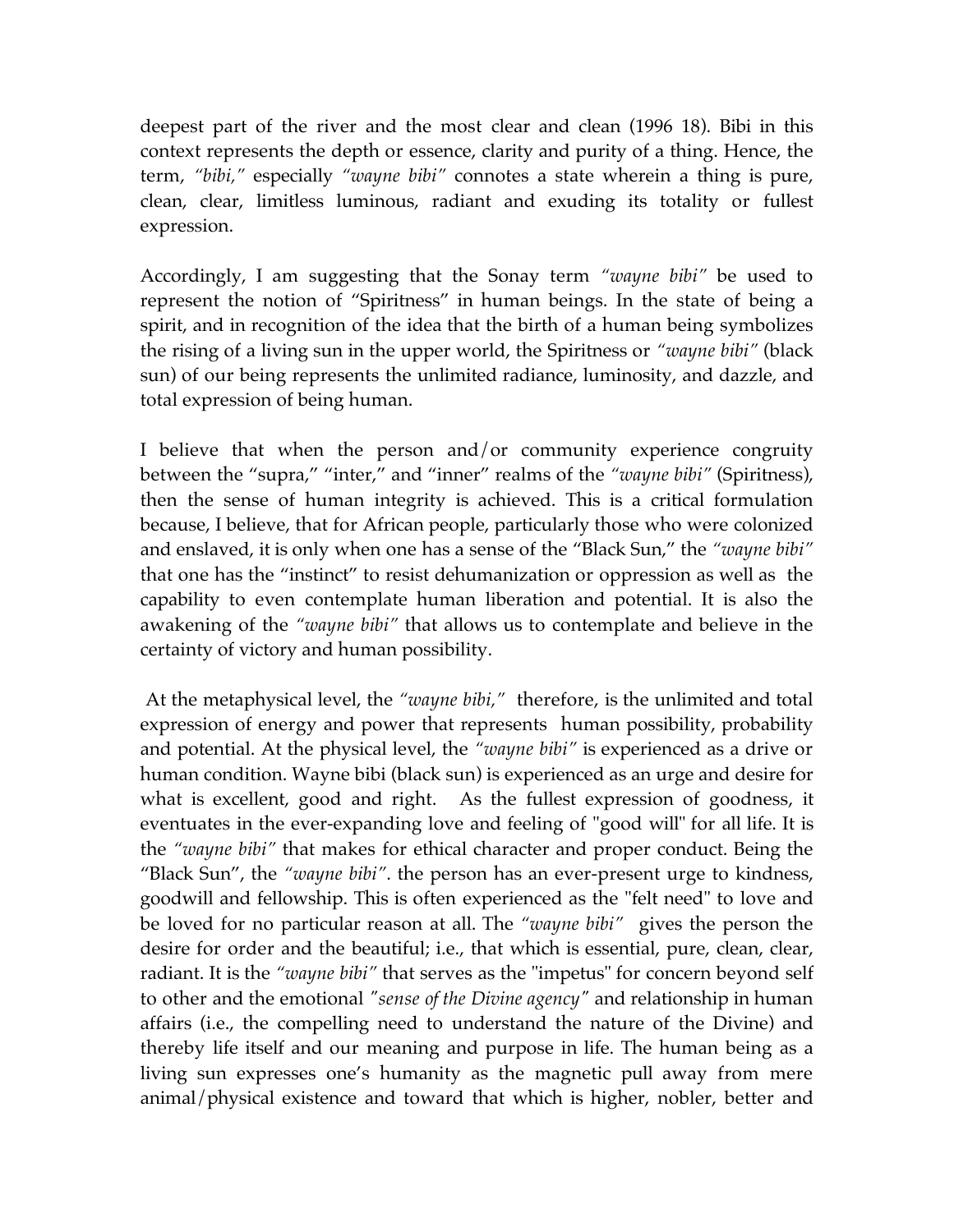more excellent (The Godness/Goodness). It is the *"wayne bibi,"* the Black Sun, the unlimited luminosity, the radiance, the totality or fullest expression of Divine energy that gives one the sense of inner "power" and dignity and makes one human.

The notion of being a "power" (*"wayne bibi"*) of perpetual veneration suggests precise meanings for the concepts of "being," "becoming," and "belonging" found in the African centered discourse. "Being" is the state of *"wayne bibi"*; i.e., having the quality of a living sun. It is to have an essence or substance that is an attribute of the Divine and is absolutely invariant and indestructible. "Becoming" is to fulfill one's destiny. It is the continuous and constant (movement toward) achievement or realization of potential(s) to reach higher levels of actuality. "Belonging" is the condition wherein one is conscious of the state of being one with that which is whole. It is a condition wherein one is integrally and essentially infused or blended with that which is greater.

### **The African Meaning of the Person**

Kemetic beliefs about the person are well documented and upon review, one can see that the Kemetic meaning of the person is similar to the meaning of the person reflected throughout the major cultures of Africa. In "the Book of Knowing the Evolutions of Ra", the creator God, Neb-er-tcher, states

"I am he who evolved himself under the form of the God Khepera. I, the evolver of the evolutions evolved myself, after many evolutions and developments which came forth from my mouth. No heavens existed, and no earth, and no terrestrial animals or reptiles had come into being. I formed them out of the inert mass of watery matter, I found no place whereupon to stand. I was alone. There existed none other who worked with me. I laid the foundations of all things by my will, and all things evolved themselves therefrom. I sent forth Shu and Tefnut out from myself. Shu and Tefnut gave birth to Nut and Seb, and Nut gave birth to Osiris, Horus-Khent-an-maa, Sut, Isis and Nephtys. At one birth, one after the other, and their many children multiply upon this earth "

These Ancient Africans believed that the Neb-er-tcher evolved himself from the primordial substance and facilitated the evolution of forms into phenomena. The "creative principle" emerged out of the primordial substance; i.e., "Nu" and all phenomena were, in fact, extensions of "Nu." The Kemites believed in the consubstantiality of all phenomena.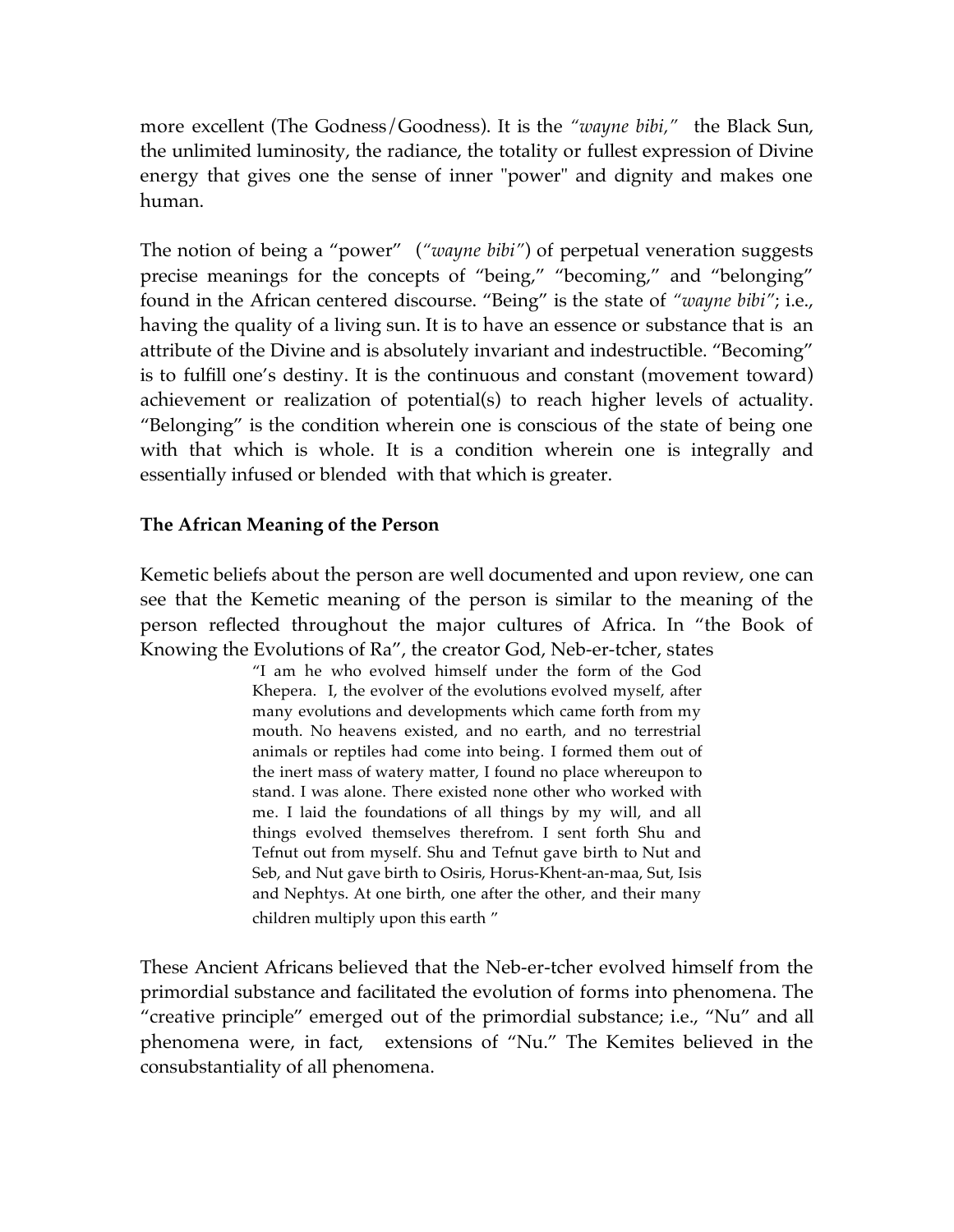The key to understanding Ancient Kemetic Philosophy, is, in fact, the belief about the meaning of the person. Because the person was a manifestation or expression of "Nu", the primordial substance, the ancients regarded the "form" of the human being as destined to live forever. Hence, institutions were developed to enable the person to evolve in response to the challenges of nature. The human person, like other forms, has an "unchanging value" and evolves in response to the demands of that value. The ancients regarded the primordial substance, "Nu", as infinite. The infinity operated, in terms, of its law, which was its will. As a manifestation of "Nu", the person represents a manifestation of "the Law".

The ancient Kemite word for the "primordial substance" is *"Nu."* The ancients believed that all phenomena emerged from *"Nu".* The person, it was believed, also evolved from *"Nu,"* the primordial substance. Ancient Kemetic mythology suggests that "Nu" manifested itself as a "person" so that it could "appear" in "glory" on earth.

As the antecedent form, "Nu" produced variant words for the person that signify a common African meaning of the person. To recognize this, one can note that different African peoples developed variant forms of "Nu" (e.g., Du, Nho, Ntu, Nwo, Tu, Di, Ni, Ntfu, etc.), in their creation of words representing the person. For instance, the Hausa word for person is *"Mutum".* The Ibo word is *"Nmadu".* The Yoruba call the person, *"Eniya"* while the Xosha say *"Umntu".* The Zulu and the Swazi use *"Umuntu* and *"Muntfu"* respectfully(1996 64).

The ancient Kemetic definition of the human being emphasized, at minimum, the consubstantiality of the primordial substance (and phenomenal expressions); the primacy of the person; perpetual evolution (perfectibility) and eternal life. The character of the person was continually challenged in response to the challenge of one's destiny. For the Kemites the challenge was, through perfecting, to live throughout the millennia, to be forever "noble", to be "the princes of eternity".

As mentioned above, the Bantu-Kongo people believe that the person is an energy, spirit or power. And as a spirit, the person is a phenomenon of "perpetual veneration." The person is both the container and instrument of Divine energy and relationships. Consistent with the Mali notion *"wayne bibi,"* to be human, for the Bantu-Kongo, is to be a "person" who is a living (Black) sun, possessing a "knowing and knowable" spirit (energy) through which one has an enduring relationship with the total perceptible and ponderable universe.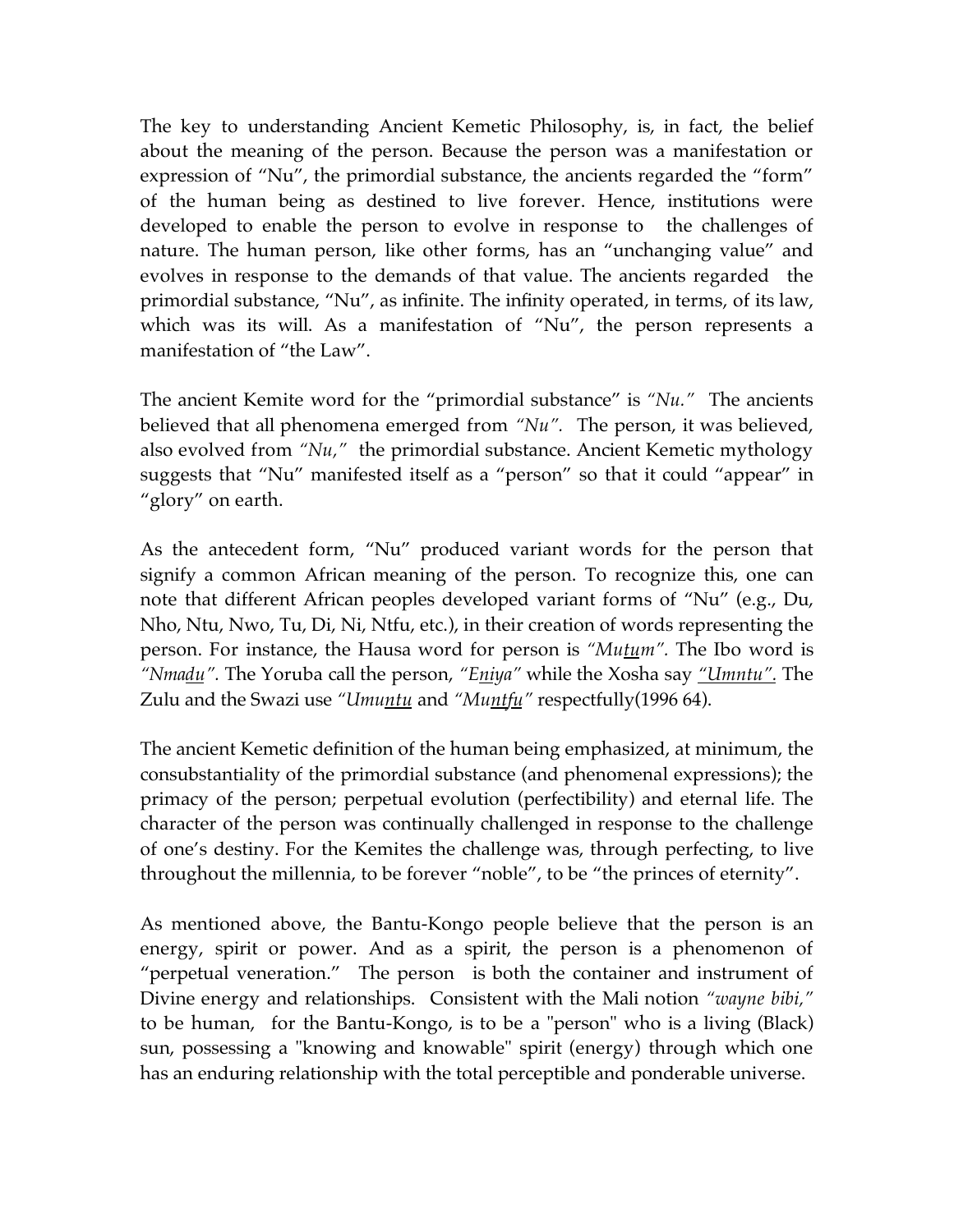The Zulu speaking people of South Africa, like almost all African people, have an ancient text, the *Izaga*, in which they define the meaning of what it is to be a person (Ngubane, 1979 60). The text of "wise" sayings contain the Zulu interpretation of the teachings of the Sudic philosophy. Within these teachings, the Zulu say *"Umuntu Ngumuntu,"* meaning, "the person is human." In this same regard, Dr. Marimba Ani teaches that the Bantu belief about the concept of the person is crystallized in the saying*, "Umuntu Ngu Muntu Nga Bantu"* which means "A person is a person because there are people." In believing that the primordial substance was infinite, the Zulu believe that all phenomena was made of the primordial substance. The person was one such phenomenon. The ancient Zulu philosophers taught, in this regard, that through the *"Umuntu Ngumuntu,"* the human person was unique in that the person defined oneself and is essentially knowledgeable of ones own intrinsic value. For the Zulu to be human is to be able to say what and who one is and to be able to define oneself as a value.

Ngubane(1979 62) argues that the African understanding of the person is a "protein" evaluation of the human being which flowed into Nile Valley high culture of the Ancient Kemites and subsequently created clusters of similar conceptions all over Africa. What, in fact, is recognized as African culture and civilization is the combined social conventions and inventions emerging from a common African meaning of the person.

Like the Kemites, the Zulu believed that all phenomena *("Uluthu")* had their origins in a "living consciousness (1976)", which they called *"UQOBU".* The person evolved from the *"UQOBU"* in response to "Umthetho weMvelo" (the law of appearing); the demands of "Isimu" (One's nature) and "Ukuma Njalu" (perpetual evolution). According to Ngubane(1976 77) the central teachings of the Buntu is that all things originated from *"UQOBU"* and evolve in response to the challenge of their nature. The person, according to the Zulu, is a self-defining value and that life's purpose for the person is perpetual evolution.

The Zulu ideal emphasized the primacy of the person and the creation of a society which equipped, enabled and ensured that the person would realize the promise of being or becoming human(1976 77) *( "Ukuba Ngumuntu).* As a person, the components of realizing the promise of being human are a) the person by law is human *(Umuntu Ngumuntu)* ; (b) the person has to evolve over the distance of being human *(Amabanga Okuba Ngumuntu)*; and c) human compassion dictates that the person can not be "thrown" away (1976 93) *(Ukuba Ngumuntu).*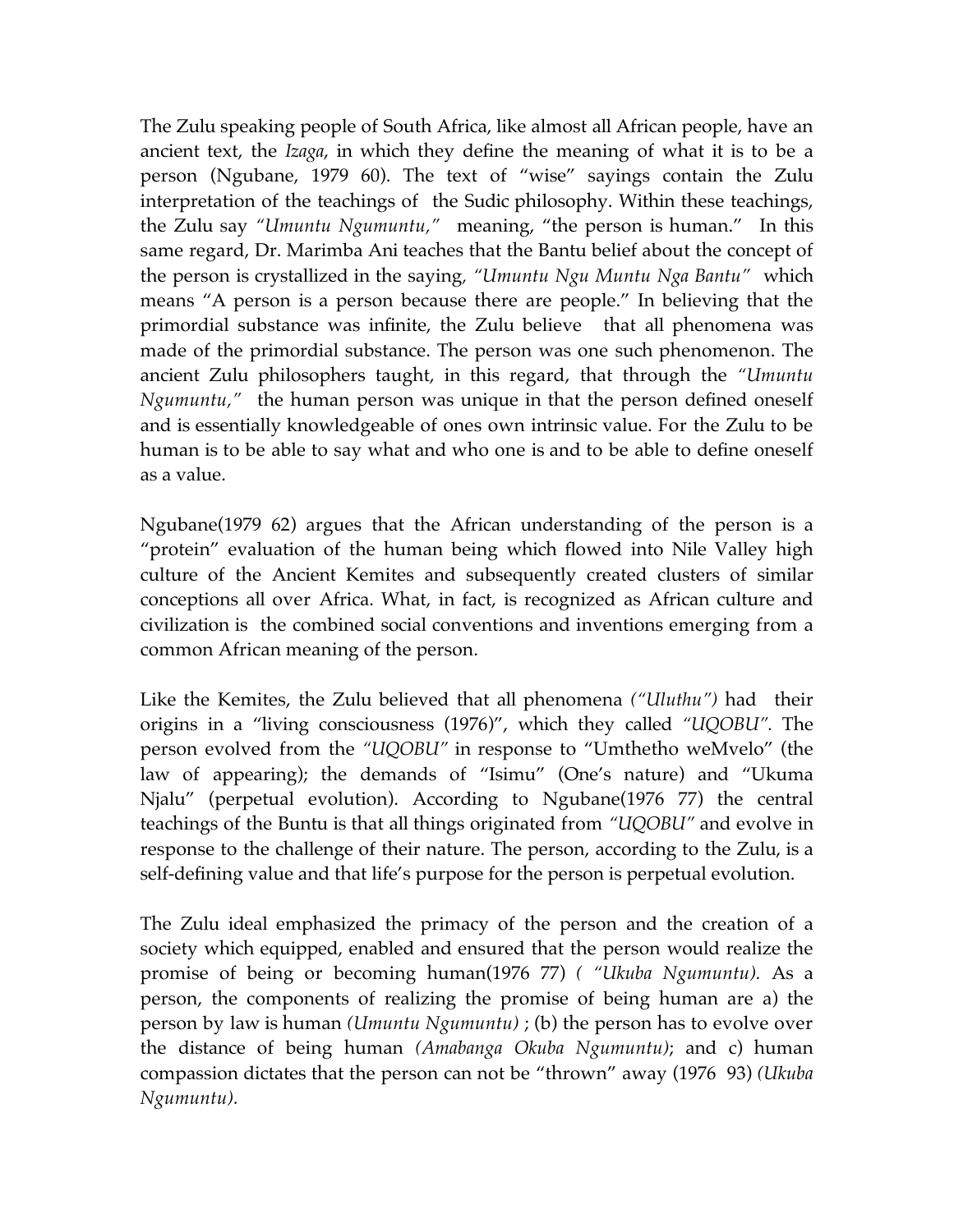The Akan conception of the nature of being human also informs the concept of the person. The Akan people consider a human being to be comprised of three elements. The first element is the *Okra* which constitutes the innermost self, the essence of the person (Gyekye, 1987 9). The *Okra* is considered the living soul of the person and is sometimes referred to as the *"Okrateasafo."* As the living soul, the *Okra* is identical with life. It is also the embodiment and transmitter of the individual's *Nkrabea* (destiny). As the life force, the *Okra* is linked to *"Honhom"* (breath) (1987 95). The *"Honam,"* however, is the tangible and recognizable manifestation of the presence of the *Okra*.

The second element of the person is the *"Sunsum."* The term *"Sunsum"* is used to refer to all unperceivable, mystical beings and forces. It is the activating principle in the person (1987 88). The *"Sunsum"* is what molds the child's personality and disposition. It is that which determines the character. The *Okra*, in turn, manifests itself in the world of experience through the *"Sunsum."* 

The final component is simply the *"Honam"* (the body), which is made up of *Ntoro* and *Mogya*. (1987) While the *Okra* and the *Sunsum* come from *Onyame* (God), the *Ntoro* and the *Mogya* are derived from other humans; i.e., one's parents. In their conception of the nature of the person, the Akan believe that the *Ntoro* is derived from the father's sperm and the *Mogya* is derived from the mother's blood. The *Okra* and the *Sunsum* constitute a spiritual unity. Hence, the person is made up of two principal components, the immaterial/spiritual (*Okra & Sunsum*) and the material/physical (*Honam*). In terms of the relation between the soul and the body, Akan thinkers contend that not only does the body influence the soul, the soul also influences the body. The Akan believe that the relation between the soul (*Okra and Sunsum* ) and the body (*Honam* ) is so close that they comprise an indissoluble and indivisible unity. Hence, the person is a homogeneous entity or value.

Similarly, The Yoruba believe that the person is made up of a spirit and a body (Opoku, 1978 92). The body or *"Ara"* is formed by the divinity, *Orisha-nla*. It is through the *"Ara"* that man responds to his environment. It is the part of the person which can be touched and felt. It can be damaged and disintegrates after death. The spirit component of the person is the *"Emi"* (spirit). The *"Emi"* gives life to the person. The *"Emi"* is the divine element of the person and links the person directly to God. Upon the death of the person, the *"Emi"* returns to *"Elemi"* (the owner of the spirit, God) and continues to live. As a person, one also possesses an inner head *or "Ori Inu".* The *"Ori Inu"* is given directly by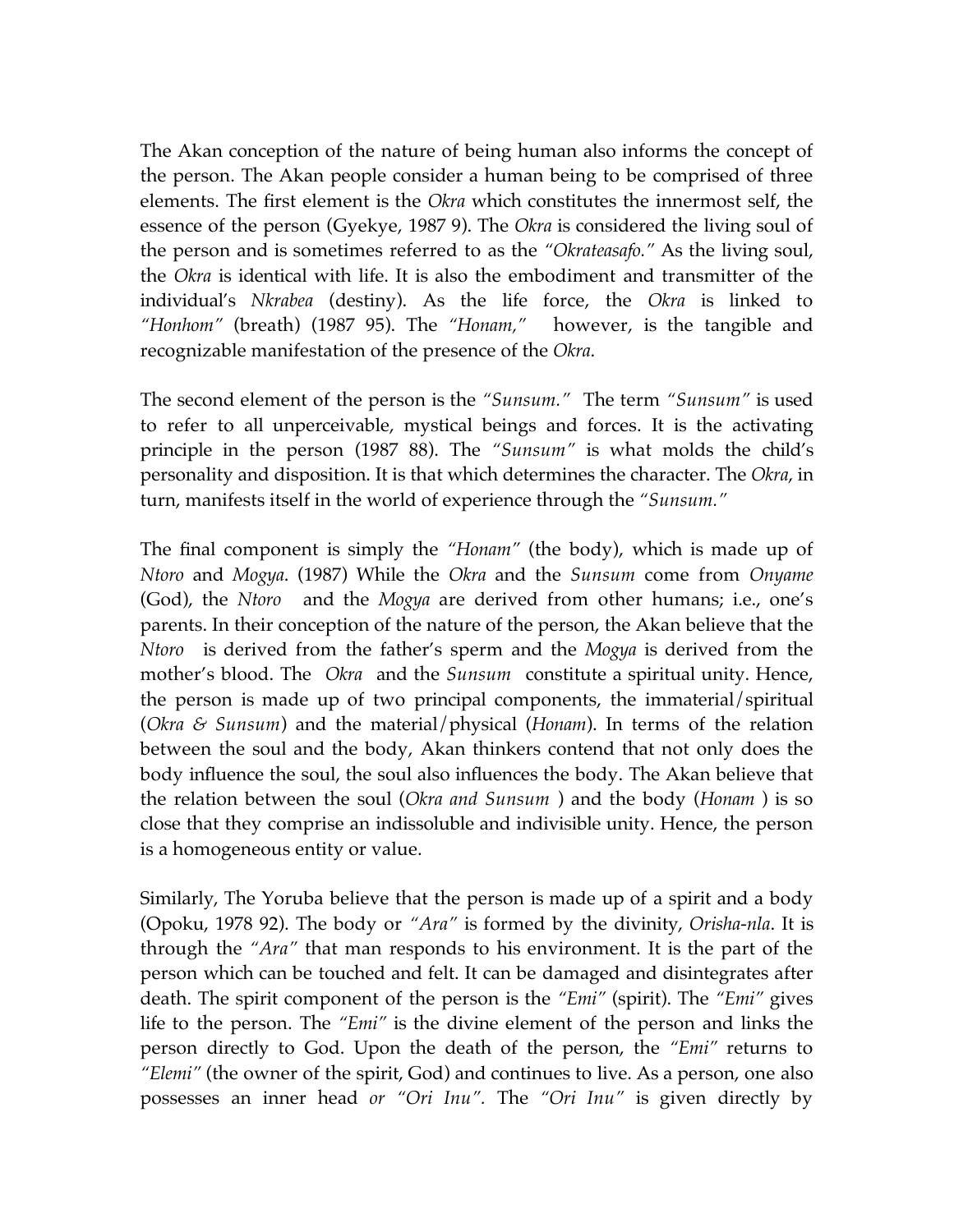Oludumare. It is the person's personal spirit. The *"Ori Inu"* is the guardian of the self and the carrier of one's destiny. It also influences the personality of the person. In addition to the *"Emi"* and the *"Ori Inu",* the person has an *"Okan* (1978 93)*".* The word *"Okan"* means heart, but as a constituent component of the person, it represents the immaterial element that is the seat of intelligence, thought and action. Hence, it is sometimes referred to as the "heart-soul" of the person. The *"Okan"* is believed to exist even before the person's birth. It is the *"Okan"* of the ancestors which is reincarnated in the newborn child. To be a person, the Yoruba also believe that one must have *"Ori."* and *"Eje"* The *"Ori"* rules, controls and guides the person's life and actually activates the person. The *"Ori"* is the bearer of one's destiny and helps the person to fulfill what they came to earth to do. The *"Ori"* is simultaneously the "essence of the person" and the person's "guardian and protector" (1978 93). The *"Ori"* is closely associated with the *"Emi."* The *"Eje"* is the blood. It is the physical expression of an electrochemical/magnetic energy that is the force which binds and animates life. The Yoruba, also believe that the *"Iye"* is a component of the person. The *"Iye"* is the immaterial element that is sometimes referred to as the mind (1978 93). The person also has *"Ojiji"* (shadow). The *"Ojiji"* is a constant companion throughout one's life and ceases to exist when the *"Ara"* (body) dies.

According to the Mende, the person is made up of the *"Ngafa"* (the spirit) and the *"Nduwai"* (the flesh) (1979 94). The *"Ngafa"* is immaterial and is provided by the mother. It leaves the body at death and goes into the land of the spirits. The *"Ngafa"* is the psychic constituent of the person. The *"Nduwai"* is the physical part of the person and is provided by the father. The *"Nduwai"* is, in part, contained in the seminal fluid. The "shadow" *(Nenei)* is also part of the person (Harris, 1968 88) and is believed to report the death of the body to God. The Mende believe that a healthy spirit (*Ngatha*) produces a state of *"Guhun"* (total well-being). The person's name is closely associated with his *"Ngafa".* The significance of the name is that the Mende believe that a person's *"Ngafa"* can travel from the person during sleep or other state of unconsciousness. However, a person can be revived or awakened when one's name is called repeatedly. The Mende, therefore, believe that the person's name may be the component that wakes up the *"Ngafa"* or the human spirit.

In their discussion of African elements of human beingness, Grills and Rowe (1996) note that the Lebou people of Senegal believe that the person is, first and foremost, comprised of the *"Fit"* (vital energy or life force) which is what makes them human. *"Fit"* is referred to as the spiritual heart of the person. The part of the person that gives one physical life is called *"Roo".* This is the breath of life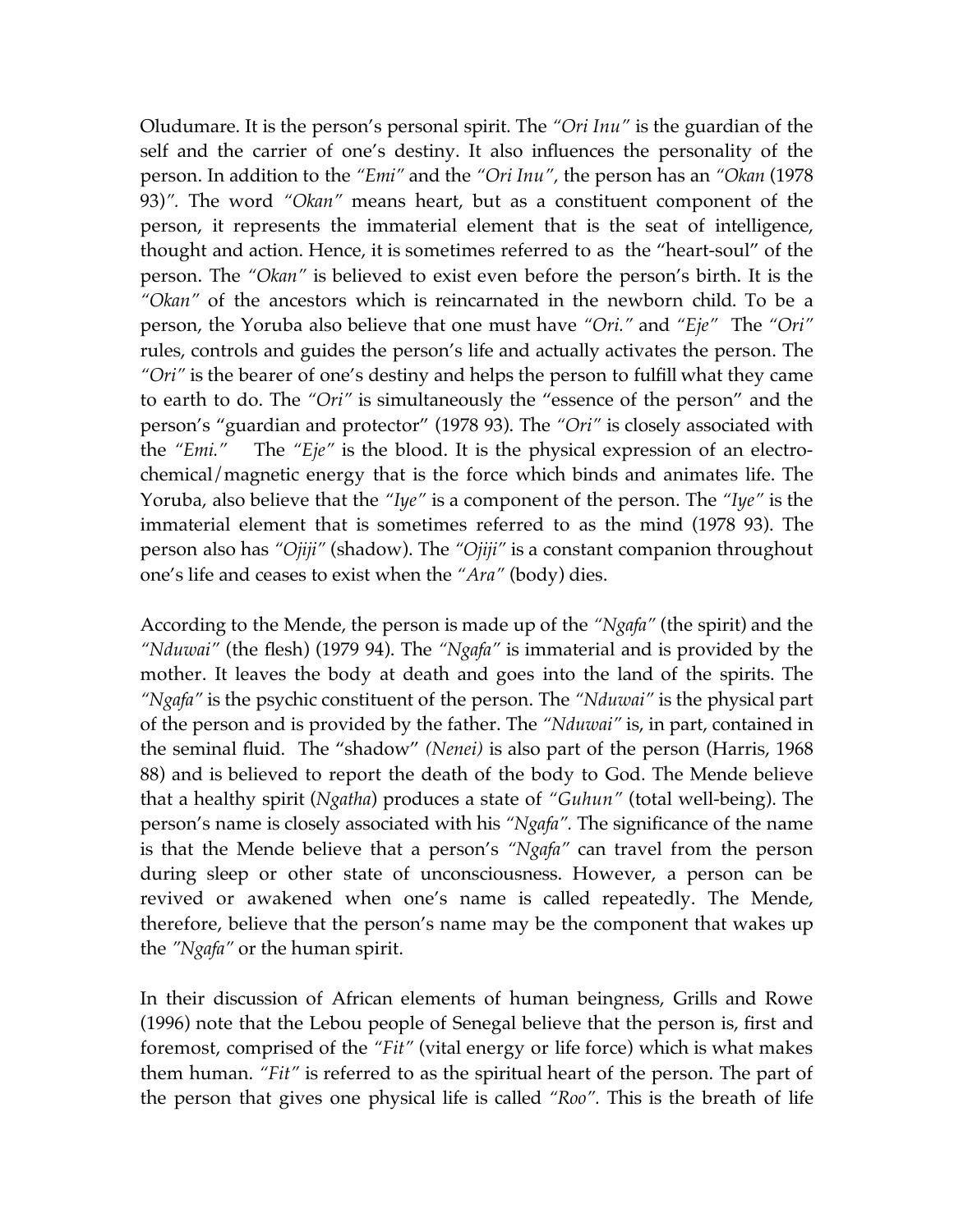which leaves the body at death. The Lebou believe that each of us has a spiritual shadow that is always present and protects the person. This shadow is called the *"Takondeer".* Additionally to be a person, one must possess and cultivate the qualities of *"Yel"* (intelligence) and *"Sago"* (reason). Finally to be a person is to have a *"Raab". "Raabs"* are constellations of spiritual forces, like the Yoruba Orishas, that possess, guide and protect the person. They are, in fact, ancestral spirits that influence and shape the personality and behavior of the person.

With this review, it appears that the African "authentic core" is comprised of the belief that the person is human because there is an indisputable connection between the person and God. In fact, the person is really seen as an undeniable expression or manifestation of God. Included in the authentic core is also the belief that (1) the complexity (immaterial & material) of the person gives one an intrinsic human value and (2) that the person is, in fact, a "process" characterized by the divinely governed laws of appearing, perfecting and compassion which are revealed within or through ones destiny. The final common belief in the African authentic core is that harmony and balance between/within the supra, inter and intra worlds of the person are key to "human beingness."

If one of the responsibilities of theory is to engage in the quest for understanding the (1) unity underlying apparent diversity; (2) implicity underlying apparent complexity; (3) order underlying apparent disorder and (4) regularity underlying apparent anomaly, then given these preliminary thoughts, it seems that the notion of "authenticity" is a better concept to represent the unity that underlies the diversity of African people. With the idea of human essence or originality justified by an indisputable connection to one's origin, it better makes explicit the implicity underlying the complexity of contemporary African life. The sense of "authenticity, in the final analyses, gives the person, whether theorist or subject, a sense of order where disorder seems to reign, while simultaneously preventing the person, as well as the research, from experiencing the sense of alienation and anomaly.

While preliminary, my thoughts on this matter should not in any way be construed to mean that I believe that racial identity, for people living in a racist and oppressive society, is irrelevant. In fact, it is just the opposite. African American identity development is a critical concern for defining self and determining one's meaning and value. This ability is, in fact, essential to African American well-being, especially for those Africans (a.k.a. all of us) living in a society characterized by racism and other forms of human alienation and exploitation.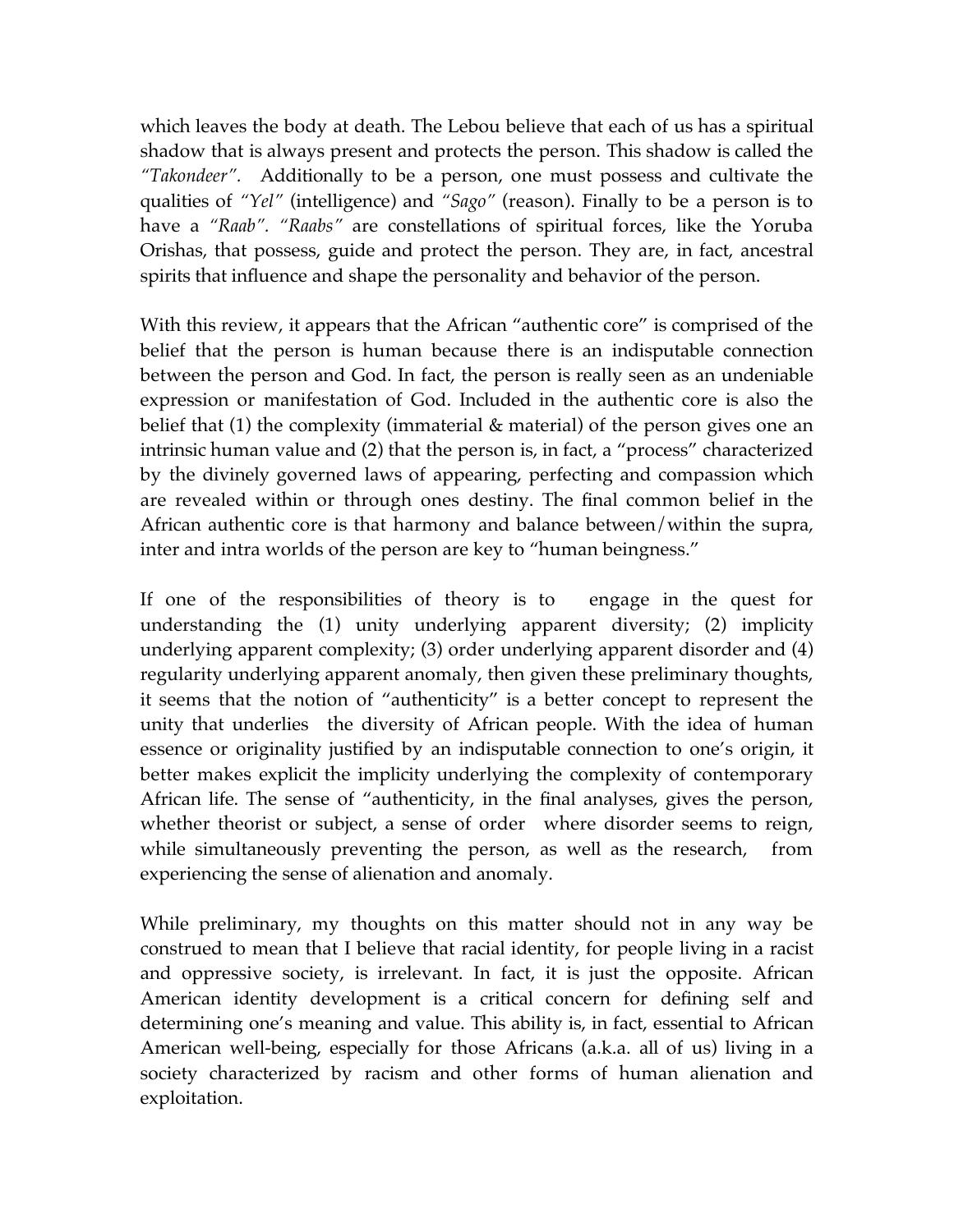# *Sakhu Sheti:* **Deep Thought and Theory --Some Closing Suggestions**

The ideas offered here are simply thoughts designed to suggest that our "theoretical" understanding of what it means to be African (Black) in a non-African (White supremacist) society requires "deep thought" about the psychology of African people (Carruthers, 1995 2). We can not, as Carruthers points out, spend a lifetime of scholarship and realize what E. Franklin Frazier (1973 60) identified as the "failure of the Negro intellectual". Frazier, after a lifetime career as the premier Black scholar, recognized that the Black Intellectual had "failed to study the problems of 'Negro' life in America in a manner which would place the fate of the 'Negro' in the broad framework of man's experience in this world (1973 60) The 'Negro Scholar (sic) he concludes was virtually "useless," in terms of providing "theoretical" guidance in overcoming white supremacy. Frazier (circa 1960's) believed that the sterility and irrelevance of Black intellectual activity was due to the fact that the work of the Black Intellectual demonstrated that Black Intellectuals had not reflected upon the "fundamental problems of human knowledge and the meaning of human existence." (italics mine).

While this may have been the state of our intellectual tradition thirty years ago, it is not our reality now. There exist a whole army of African (Abimbola, 1976; Abraham, 1970; Armah, 1973; Ba 1981; Chinweizu, 1978; Diop 1959; 1974; 1991; Nkrumah, 1964; Obenga, 1992; Opoku, 1978); and African American (Ani, 1991; Akbar, 1991; Adams, 1979; Ben Jochanan 1971; Ankh, Mi Ra, 1995; Carruthers, 1995; Hilliard, 1986; 1989; 1995; Karenga, 1984; 1990 ;Kambon 1992; Asante, 1990; Welsh-Asante, 1990; Myers 1988; Nobles, 1972; 1985; 1986a; 1986b; Spight 1977; T'Shaka, 1995; Van Sertima, 1985; 1989; Wilson, 1993) intellectuals who are thinking deeply about the question of African humanity, philosophy, science, traditions and culture. It is in the tradition of "thinking deeply" about what it means to be African that I propose that the real understanding of Black identity and our resolute response to living in an anti-African society will be attainable. It is only when we first think deeply about what it means to be a human being and subsequently, therein, how that meaning shapes our responses and reactions to living, will we learn or know anything of value. Hence, I think the notion of "human authenticity" and its expression as the "person" are the constructs that could offer a new research agenda in which to explore the frontiers of "African theory development."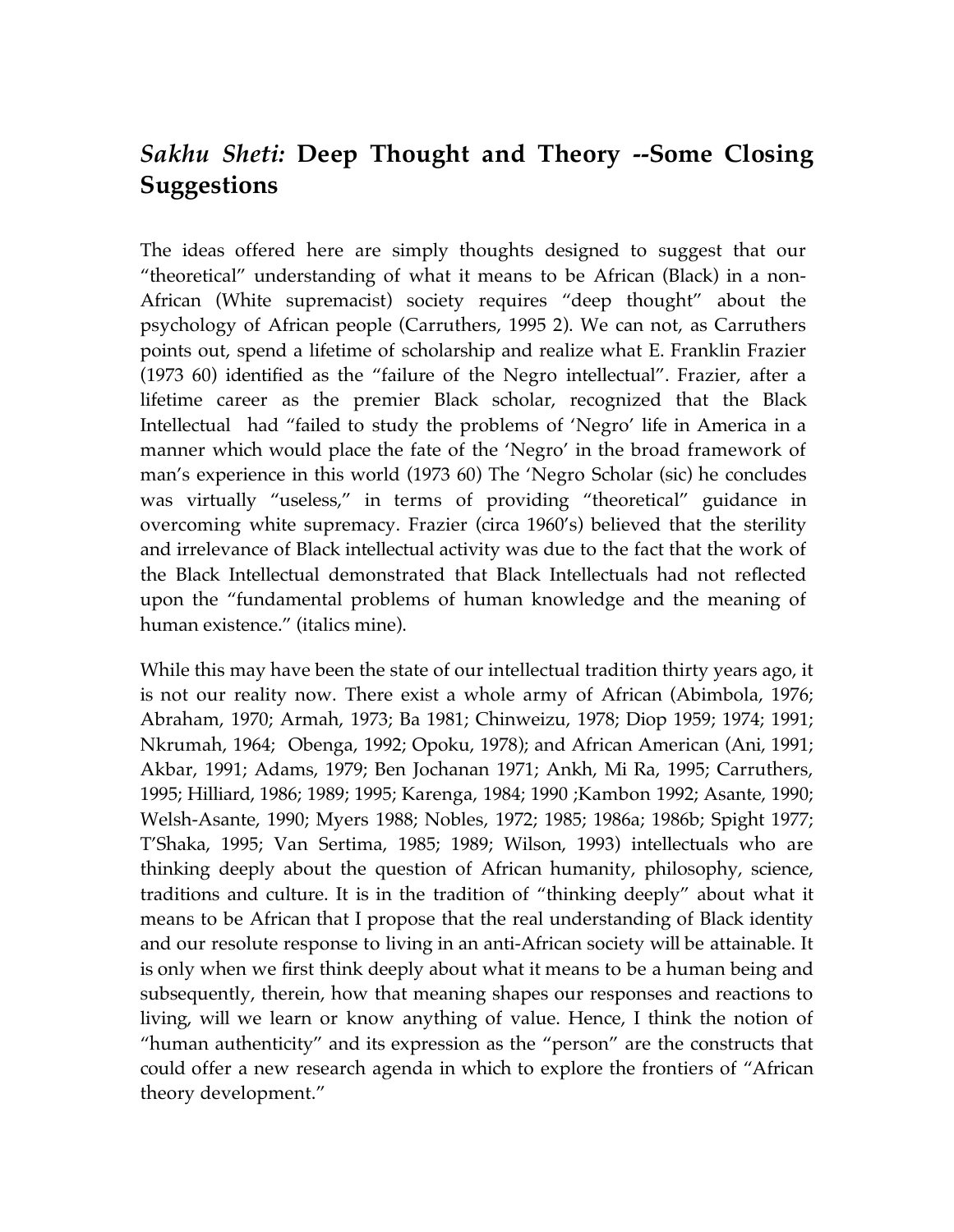In thinking deeply about that small but significant moment in the history of ABPsi, when Dr. Hilliard stated, To Be African or not to Be: That is the Question, I believe the "discourse" has been forever clarified. With an African episteme and paradigm there are new questions to be asked. For instance, given the notion of *"wayne bibi"* (Spiritness) one could ask, in what ways are the various African peoples (e.g. Continental i.e., Ghanain, Yoruba, Senegalese, Bantu, Ethiopian, Sonay, South African, etc. and Diasporan, i.e, Cuban, Mexican, Brazilian, West Indian, European, Asian, North and South American, etc.) organically related? How does the *"wayne bibi"* (Spiritness) function and/or express itself in different geo-political, socio-economic environments? Is full consciousness of the *"wayne bibi"* (Spiritness)necessary for a complete sense of "personhood"? How does it relate to the meaning of "gender" and sex-related performance? What are the physical, social, and psychological manifestations of the *"wayne bibi"* (Spiritness) ? How does the *"wayne bibi"* (Spiritness)affect the sense of efficacy and human dignity?

In the context of "participation," are there experiences or conditions that accelerate or retard one's awareness of the *"wayne bibi* (Spiritness)*"*? Are different levels of racial concentration relevant to the awareness or expression of the *"wayne bibi"* (Spiritness)? How does an activated *"wayne bibi"* (Spiritness) versus an inactive or dormant *"wayne bibi"* (Spiritness) relate to various types of human conduct (e.g., intelligence, emotion, creativity, etc.)? What is the role of the *"wayne bibi"* (Spiritness) in determining responses to different types of relationships (e.g., egalitarian, oppressive, dominating, just, harmonious, etc.)? Can one's *"wayne bibi"* (Spiritness)be intentionally, via the mind, activated or diffused? What are the features of those "lived experiences" where African "beingness" is in a state of unlimited totality or at its fullest expression and what import does that condition have for the question of racial identity? How is *"wayne bibi"* (Spiritness) associated with tolerance or acceptance of discrimination and dehumanization? At what point and/or under what conditions does *"wayne bibi"* (Spiritness) cause the African, in an anti-African environment, to contemplate orthogonal possibilities and/or the certainty of self value and collective victory?

In all of these questions, one could and should ask the additional question, how does it effect the racial identity of African populations (equally interesting would be how does an activated *"wayne bibi"* (Spiritness) effect the racial identity of non-African peoples?). Engaging in a different "discourse" with a different paradigm obviously creates unlimited new questions and new "puzzles" to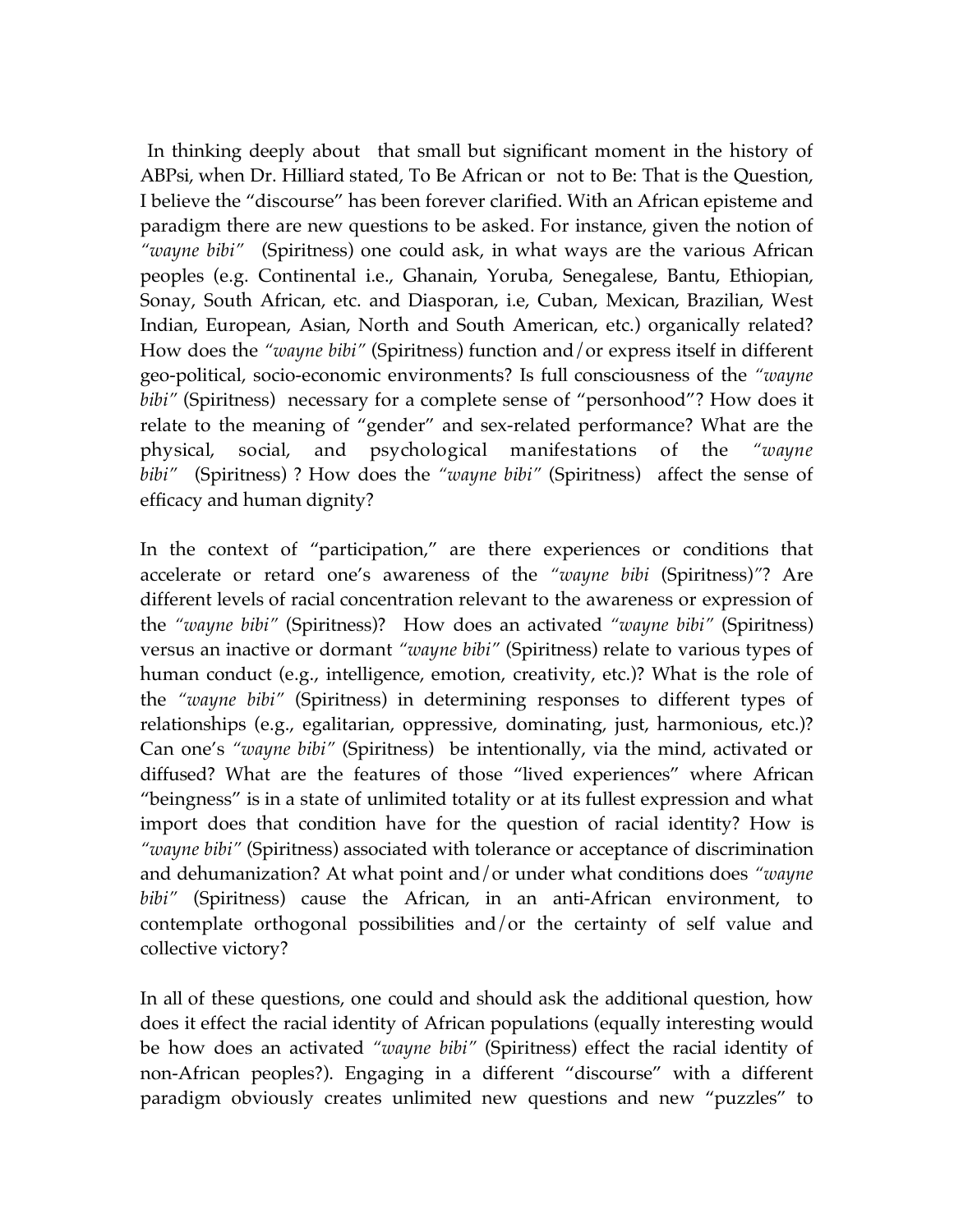address. For this reason alone, it is worth considering.

It may, however, be that the living spirit of the Ancestors command it and that the requirements of our own "authenticity" dictate that we do so. Ultimately, it may be that our recognition that to be a "person" is to be human and that as humans "being," "becoming," and "belonging," we have a direct and indisputable connection to our African origin and that our subsequent sacred responsibility to our Ancestors and our profound sense of human authenticity demand that we do no less.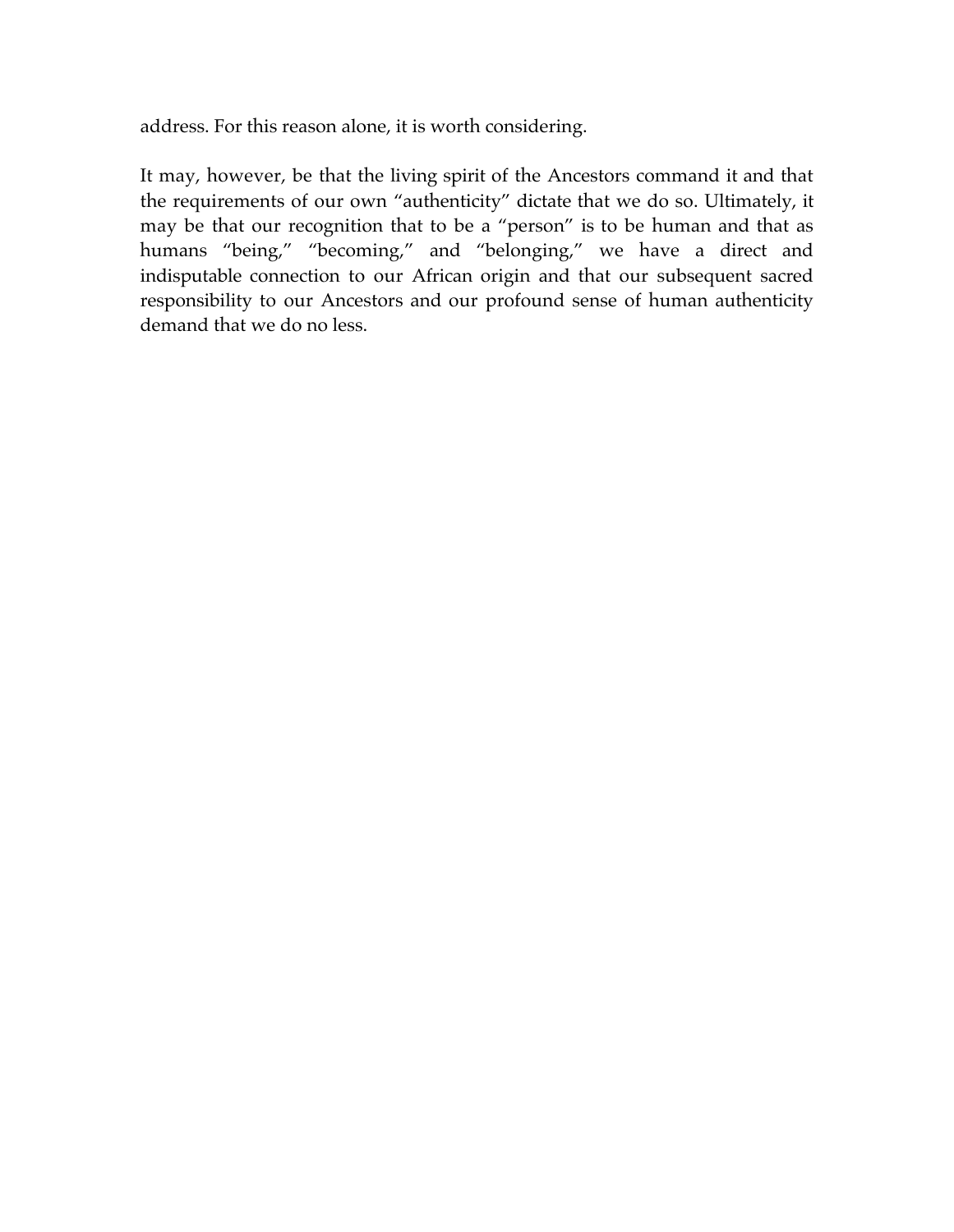### Works Cited

Abimbola, Wande. 1976. *Ifa: An Exploration of the Ifa Literary Corpus*. Ibadan, Nigeria. Oxford University Press

Abraham, W. E. 1970. *The Mind of Africa*. Chicago: The University of Chicago Press

Akbar, Na'im. 1990 African American Consciousness and Kemet: Spirituality, Symbolism and Duality *in Reconstructing Kemetic Culture: Papers. Perspectives, Projects*. Edited by Maulana Karenga. Los Angeles. University of Sankore Press. 99-114

Akbar, Na'im. 1984 "Africentric Social Science for Human liberation". Journal of Black Studies", vol. 14(4) pp 395-414

Adams, Hunter, III. 1979. African Observers of the Universe: The Sirus Question. *Journal of African Civilization*. Vol I(2). 1-20

Allen, George Thomas, translator: *The Book of the Dead*, preparedfor publication by Elizabeth Blaisdell Hauser; Chicago University Press,Chicago, 1974 Spells 63 and 64,p. 56, 59

Ani, Marimba. 1994. *Yurugu: An African-centered Critique of European Cultural Thought and Behavior*. NewJersey, African World Press

Ani, Marimba. (aka Donna Marimba Richards) 1994*. Let the Circle be Unbroken: The Implications of African Spirituality in the Diaspora.* Trenton, NJ. The Red Sea Press

Ankh, Mi Ra. 1995. *Let the Ancestors Speak*. Temple Hills. Md.: Jom International

Armah, Ayi Kwei. 1973. *Two Thousand Seasons*. Nairobi: East African Publishing House

Asante, Molefi Kete. 1990 *Afrocentricity and Knowledge*. Trenton, N.J. African World Press

Asante, Molefi Kete and Kariamu Welsh Asante (eds) 1990*. African Culture:*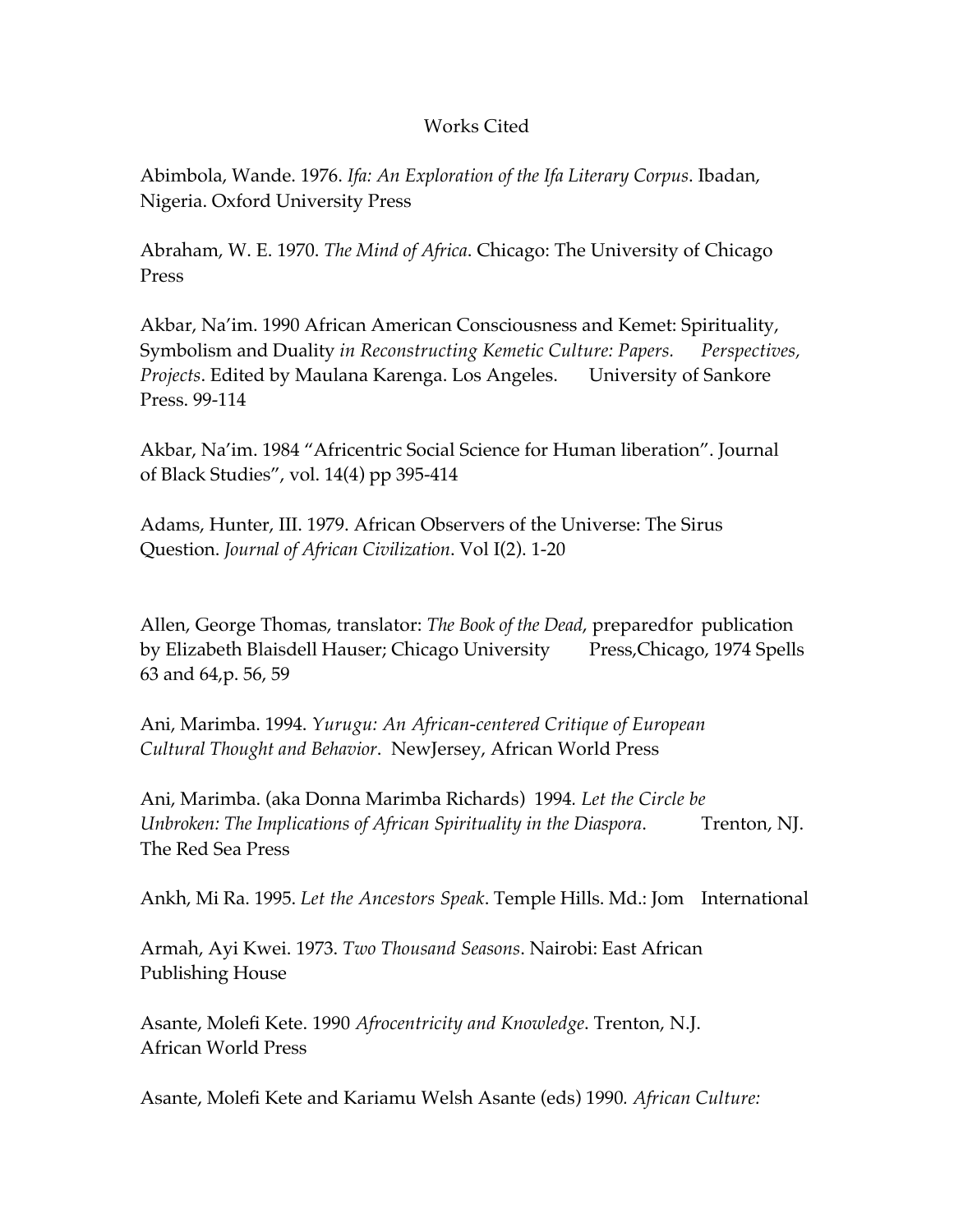*The Rythyms of Unity*. New Jersey. African World Press, Inc.

Ba Amadou Hampate. 1981. The Living Tradition. General History of Africa. Vol I. *Methodology and African Prehistory*. Edited by J. Ki-Zerbo. California: UNESCO: 166-203

Banks, W. and Grambs, J. 1972. Black Self Concept. New York: McGraw-Hill

Banks, W.C. 1992 "The Theoretical and Methodological Crises of the Africentric Conception." *Journal of Negro Education*, vol 61(3)

Ben Jochanan, Yosef 1971. *Africa: Mother of Civilization*. Baltimore MD: Black Classic Press

Caplan, N. 1970 "The New Negro Man: A Review of Recent Emperical Studies". Journal of Social issues. vol 26. Pp 57-73

Carruthers, Jacob. *MDW NTR-Divine Speech: A Historical Reflection of African Deep Thought from the Time of the Pharaohs to the Present.* Red Sea Press 1995. p. 2

Carruthers, Jacob. 1972 *Science and Oppression*. Chicago: Northwestern Illinois University Center for inner City Studies

Chinweizu. 1978. The West and trhe Rest of Us. Ansosi. Nok Publishers

Clarke, John Henrik. 1991. *Notes for an African World Revolution: Africans at the Crossroads.* New Jersey. African World Press

Clark, K. & Clark M. 1952 "Racial; Identification and Preference in Negro Children". In T.M. Newcomb & E.L. Hartley (eds*), Readings in Social Psychology* (rev ed) New York: Holt

Cross, W.E. 1971 "The Negro to Black Conversion Experience: Toward a Psychology of Black Liberation". *Black World*, vol 20(9) pp 13-27

Cross, W.E. 1978 "The Cross and Thomas Models of Psychological Nigrescence" *Journal of Black Psychology*, vol 5(1) pp. 13-19

Dawkins, Peter. 1988. *Arcadia, The Ancient Egyptian Mysteries & The Arcadia*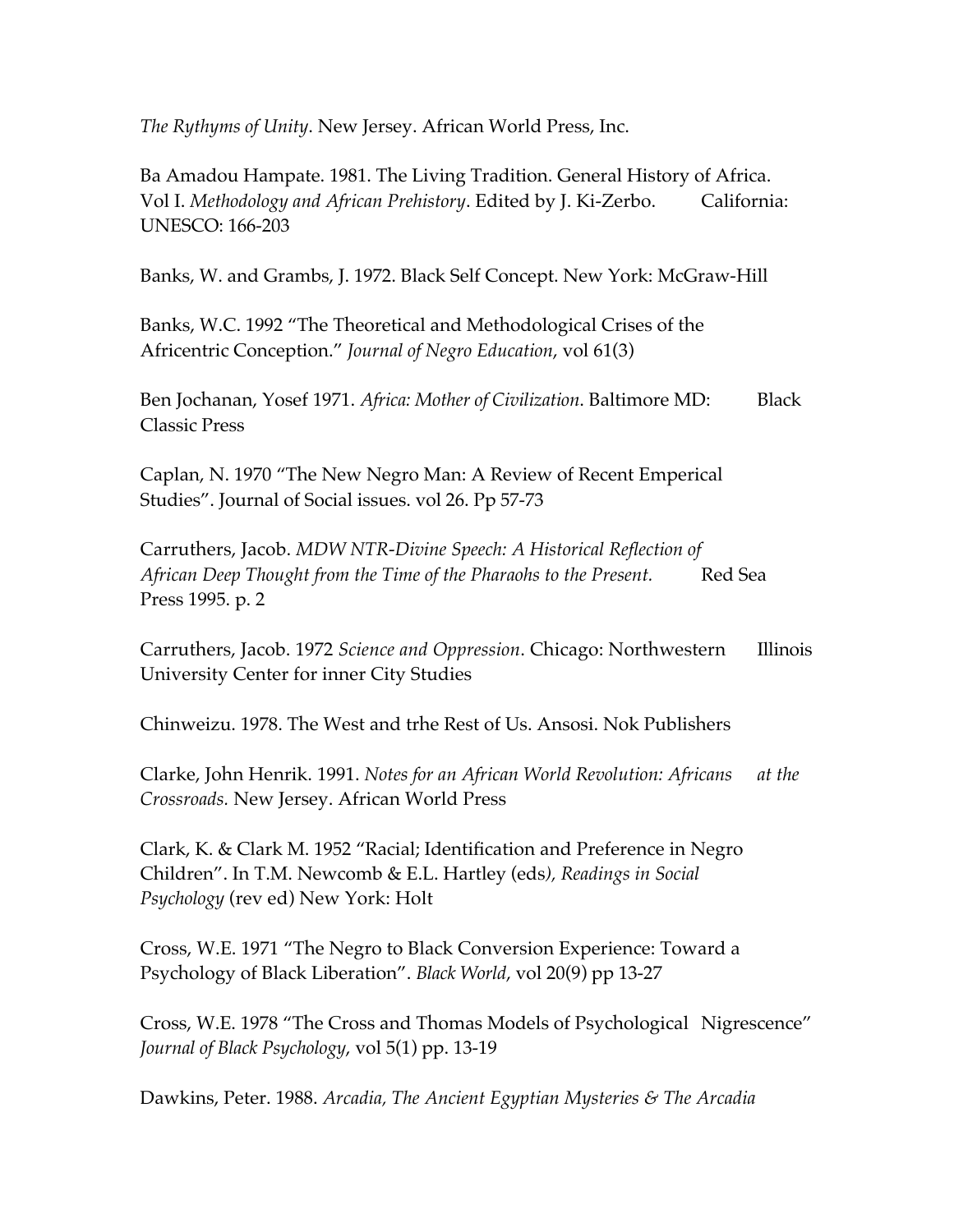*and the Arcadian Academy: Studies in Ancient Wisdom.* The Francis Bacon Research Trust Journal, Series I, Volume 5: London, England. Coventry Printers

Diop, Cheihk Anta. 1959. The Cultural Unity of Black Africa. Chicago: Third World Press.

Diop, Cheihk Anta. 1974. The African Origin of Civilization: Myth or reality. Westport: Lawrence Hill & Company

Diop, Cheihk Anta. 1991. Civilization or Barbarism: An Authentic Anthropology. New York. Lawrence Hill Books.

Fu-Kiau,. 1991. *Self Healing Power and Therapy-Old Teachings from Africa*. New York. Vantage Press, p. 8

Frazier, E. Franklin. 1973. The Failure of the Negro Intellectual, in *Death of White Sociology*,Joyce Ladner (Ed) New Yorl Vintage Books, p. 60

Grills, C. and Darrly Rowe. (1996) "African Traditional Medicine: Implications for African Centered Approaches to Healing", in Reginald Jobes (Ed) *Advances in African American Psychology: Theory, Paradigms and Research*. Cobb and henry Publishers, Hampton, Va.

Gyekye, Kwame. 1987. *An Essay on African Philosophical Thought: The Akan Conceptual Scheme*. Cambridge University Press. p. 85

Harris W.T. & H. Sawyerr, 1968.*The Springs of Mande Belief and Conduct*, Sierra Leone University Press, Freetown, P. 88

Helms, J. 1990. *Black and White Racial Identity: Theory, Research and Practice*. New York: Greenwood Press

Hilliard, Asa G. III. 1986. The Wisdom of Kemetic Governace. *in Kemet and the African Worldview*, Edited by Maulana Karenga and Jacob Carruthers. Los Angeles. University of Sankore Press.,

Hilliard, Asa G. III. 1989. Waset. The Eye of Ra and the Abode of Ma'at: The Pinnacle of Black Leadership in the Ancient World*. Egypt Revisited, Journal of African Civilizations, Edited by Ivan Van Sertima. New Brunswick.*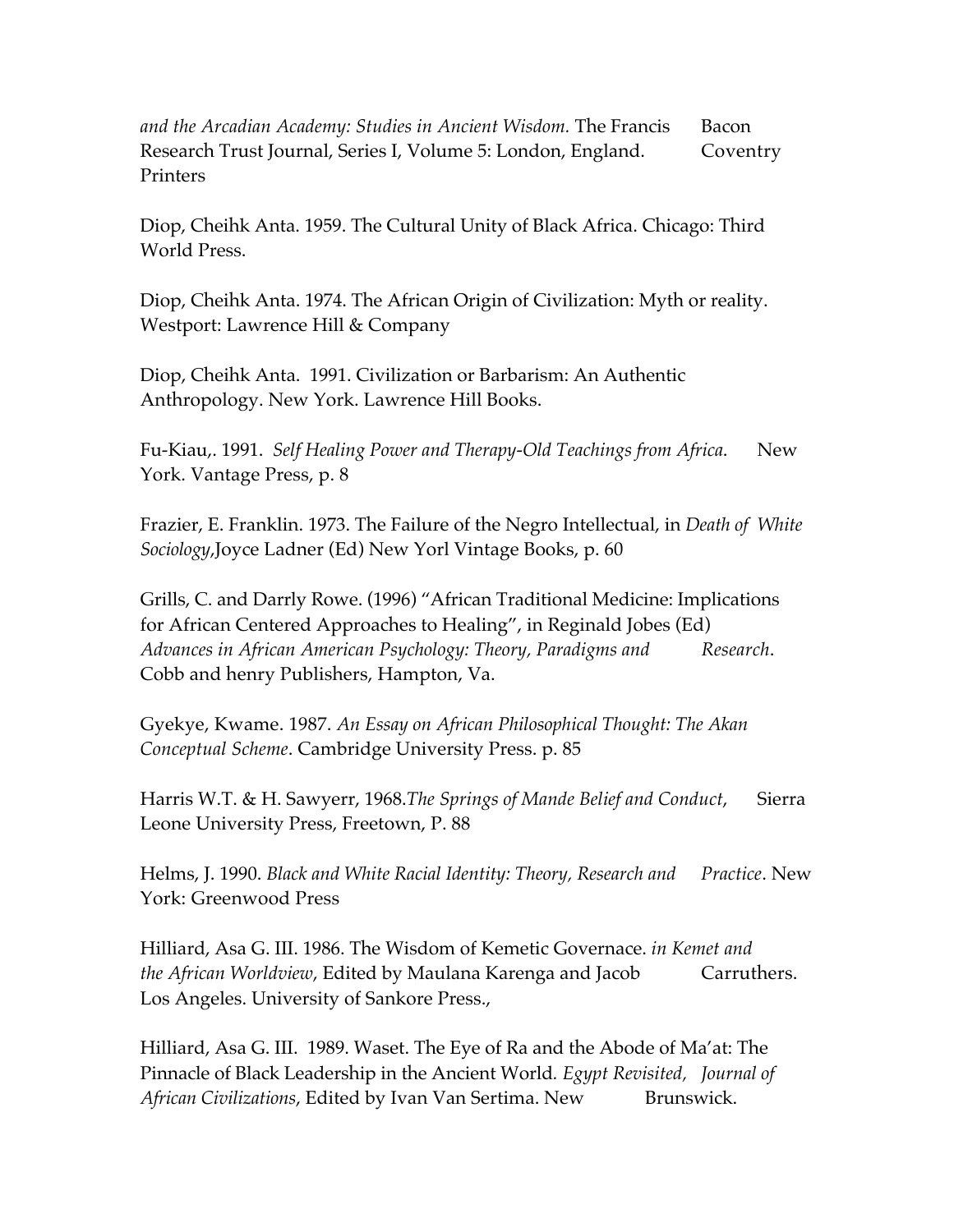Transaction Publishers

Hilliard, Asa G. III. 1995. *The Marron Within Us*. Baltimore, Md. Black Classical Press.

Holloway , Joseph E. (Ed) 1991. *Africanisms in American Culture* Bloomington. Indiana University Press

Horton, Robin, African Traditional Thought and Western Scince*, Africa*, Vol 37(1) Jan, 1967, p. 65

Jackson, B., 1975 "Black Identity Development*". Journal of Educational Diversity*. vol 2. pp 19-25

Jackson, John G. 1974. *Introduction to African Civilization*. Senancus, N.J.: The Citadel Press

James, George G.M. 1954. *Stolen Legacy*. New York: Philosophical Library

Kardiner, A. and Ovessey, L. 1951. *The Mark of Opprerssion*. Norton: New York

Kamalu, Chukwunyere. 1990 *Foundations of African Thought*. London: Karnak House

Karenga, Maulana. 1984. *Selections from the Husia: Sacred Wisdom of Ancient Egypt.* Los Angeles. Kawaida Publications

Karenga, Maulana. (ed) 1990*. Reconstructing Kemetic Culture: Papers, Perspectives, Projects*. Los Angeles: University of Sankore Press

Kambon, Kobi Kazembe Kalongi. 1992. *The African Personality in America: An African centered Framework.* Tallahassee: Nubian Nation Publications

King, Lewis and Vernon J. Dixon & Wade W. Nobles (eds) 1976. *African Philosophy: Assumptions and Paradigms for Research on Black Persons*. Los Angeles. J. Alfred Cannon Research Conference Series.

Maiga Hassimi Oumarou, 1996.*Conversational Sonay Language of Mali*. Albarka International Publishers, Inc. p. 17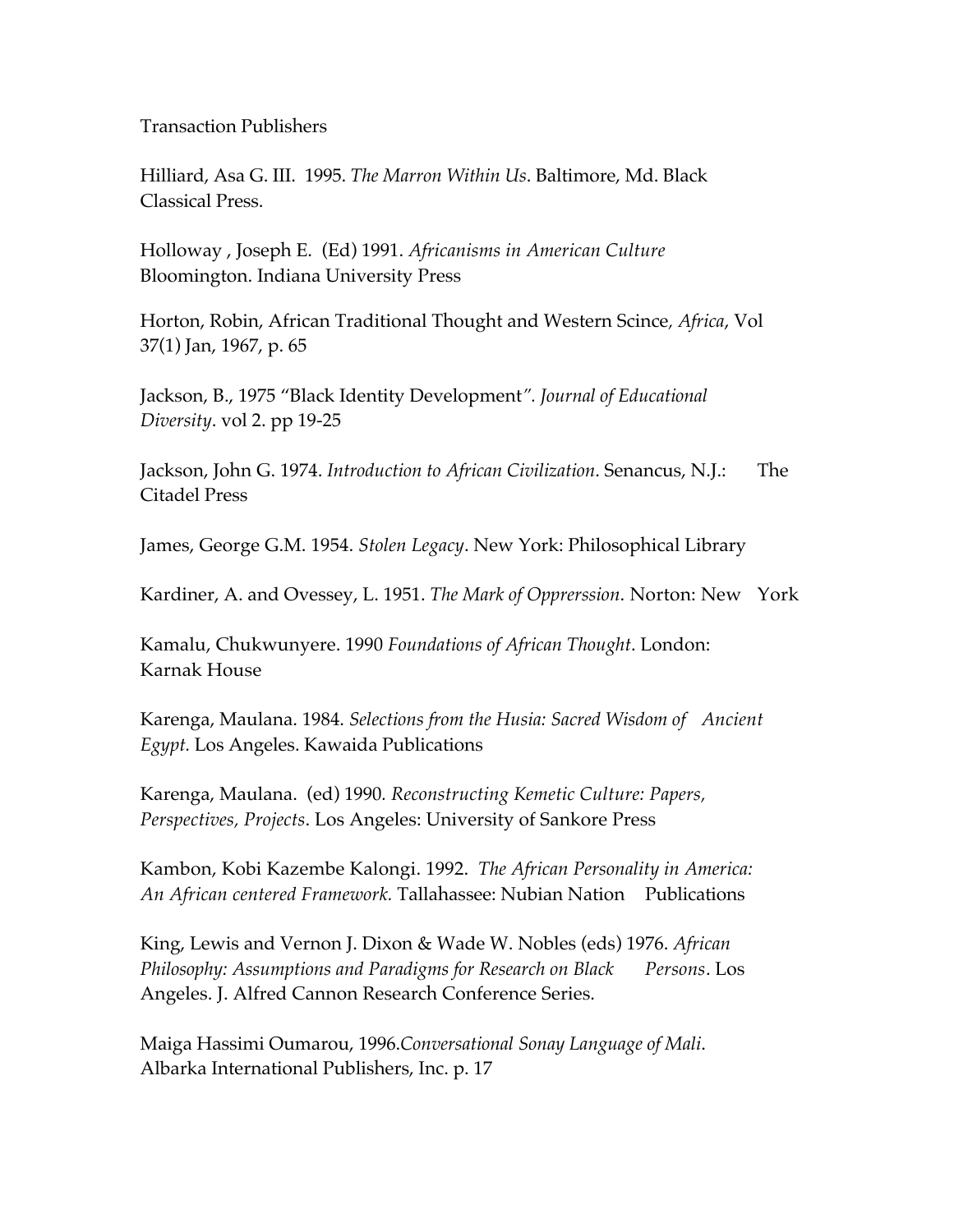Massey, Gerald. 1970 *Ancient Egypt: The Light of the World. Vol I & II.* Reprint London: Stuart & Watkins

Mbiti, John S. 1969. *African Religion and Philosophy*. London. Heinemann Educational Books

Myer, Isaac. II.B. 1900. *Oldest Book in the World: An Account of the Religion, Wisdom, Philosophy, Ethics, Psychology, Manners, Proverbs, Sayings, Refinements, Etc., of The Ancient Egyptians*. New York, Dayton Publishers

Myers, Linda James. 1988. *Understanding an Afrocentric Worldview.* DuBuque: Kendall/Hall

Nkrumah, Kwame. 1964. *Consciencism.* New York. Modern Reader

Nobles, Vera L. 1995*. Emi: The Concept of Spirit in Selected Plays of August Wilson*. Diss. UMI 6369

Nobles, Wade W. 1972. African Philosophy: Foundations for Black Psychology. In Regional Jones (ed) *Black Psychology*. New York: Harper & Row. 18-32

Nobles, Wade W. 1976a. Extended-self: Rethinking the So-called Negro Selfconcept. *Journal of Black Psychology.* Vol II(2)

Nobles, Wade W. 1976b. Psychological Research and the Black Self-concept: A Critical Review. *Journal of Social Issues*. Vol 29(1) 11-21

Nobles, Wade W. 1978. African Consciousness and Liberation Struggles: Implications for the Development and Construction of Scientific Paradigms. Journal of Black Studies . San Francisco State University. San Francisco.

Nobles, Wade W. 1985. *Africanity and the Black Family: The Development of a Theoretical Model*. Oakland. A Black Family Institute Publication

Nobles, Wade W. 1986a. *African Psychology: Toward its Reclamation, Reascension and Revitalization*. Oakland. A Black Family Institute Publication

Nobles, Wade W. 1986b. Ancient Egyptian Thought and the Renaissance of African (Black) Psychology. in *Kemet and the African Worldview*, edited by Maulana Karenga and Jacob Carruthers. Los Angeles. University of